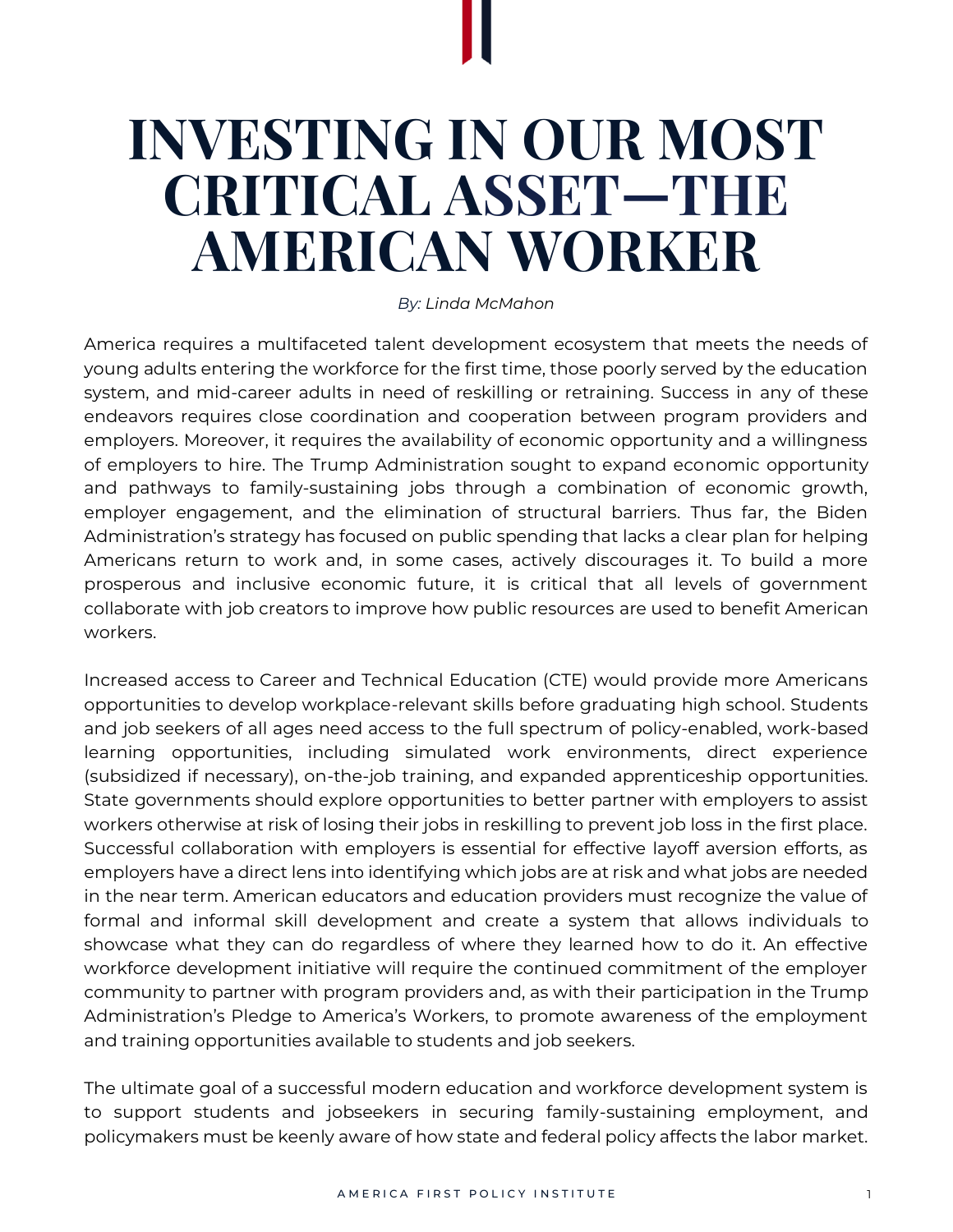This success will not be met with the Biden Administration and congressional Democrats implementing policies that discourage the return to work, such as a long extension of unemployment benefits in the [American Rescue Plan Act](https://www.congress.gov/bill/117th-congress/house-bill/1319) (ARPA) that pay many people more to remain unemployed than to work [\(Ganong, 2020\)](https://cpb-us-w2.wpmucdn.com/voices.uchicago.edu/dist/1/801/files/2018/08/1-s2.0-S0047272720301377-main.pdf). The long-term negative effects of unemployment on workers and society are severe. Unemployment can negatively affect a worker's lifetime earnings, degrade their mental and physical health, and increase mortality. The adverse effects of joblessness are more severe for the long-term unemployed [\(Cooper, 2013\)](https://www.bostonfed.org/publications/research-department-working-paper/2013/the-effect-of-unemployment-duration-on-future-earnings-and-other-outcomes.aspx) [\(von Wachter, 2020\)](https://www.aeaweb.org/articles?id=10.1257/jep.34.4.168). For these reasons, the work disincentives in the ARPA and their possible link to the dramatic underperformance of the labor market over the past several months are particularly troubling.

The Biden Administration's proposed Build Back Better Agenda—centered on the American Jobs Plan and the American Families plan, with elements of both incorporated into Congress' bipartisan infrastructure framework and reconciliation package—will likely further impact worker prospects if passed into law. Although promoted by the administration as an infrastructure plan, only a small amount of the money goes to items traditionally thought of as infrastructure, such as roads and bridges, and the plan would also dramatically shift the landscape of work in the United States [\(CRFB, 2021\)](https://www.crfb.org/blogs/whats-president-bidens-american-jobs-plan) [\(Penn Wharton, 2021\)](https://static1.squarespace.com/static/55693d60e4b06d83cf793431/t/606dd4abf6d59e5cb9b8ed01/1617810603717/President+Biden%E2%80%99s+%242.7+Trillion+American+Jobs+Plan_Budgetary+and+Macroeconomic+Effects.pdf). Most notably, it would strengthen the hands of unions by overriding state right-to-work laws along with the will of voters who support such worker freedom protections [\(Boehm, 2021\)](https://reason.com/2021/04/01/bidens-infrastructure-plan-would-overturn-right-to-work-laws-in-27-states/), with the likely practical effect being higher construction costs [\(Burke & Tuerck, 2019\)](https://www.heartland.org/_template-assets/documents/publications/BHI-PLA-NJ-Report-20190826FINAL.pdf), and reduced economic growth [\(Holmes, 1998\)](https://www.jstor.org/stable/10.1086/250026?seq=1). To its credit, the American Jobs Plan recognizes the importance of apprenticeships and job training programs [\(The White House, 2021\)](https://www.whitehouse.gov/briefing-room/statements-releases/2021/03/31/fact-sheet-the-american-jobs-plan/). Still, it takes a more regulatory-driven rather than industry-driven approach [\(Howard, 2021\)](https://www.employmentlawhandbook.com/uncategorized/biden-freezes-trump-administration-apprenticeship-program/), putting greater power in the hands of bureaucrats instead of the private sector. Moreover, the disappointing job growth during the spring of 2021 threatens to undermine the potency of these efforts, as any apprenticeship or job training program is only effective if coupled with a labor market with robust job opportunities and a workforce qualified and incentivized to fill those opportunities. The Trump Administration proved an effective method to bring more workers off the sidelines and into the workforce—leveraging the private sector to own much of this investment as they know their needs and workforce best. The Tax Foundation found that under the Biden Administration's American Jobs Plan, U.S. gross domestic product (GDP) will decrease by 0.5 percent over time, leading to 101,000 fewer jobs in this country [\(Durante et al., 2021\)](https://taxfoundation.org/american-jobs-plan/). Many elements of the American Jobs Plan are likely to be included in the bipartisan infrastructure framework and the reconciliation package. Workforce development initiatives cannot be divorced from economic policy; poor economic fundamentals and misguided labor policy create structural barriers to employment that increases in spending cannot solve.

#### **PROGRESS MADE IN WORKFORCE DEVELOPMENT**

The term "demand-driven" has long been in vogue with both workforce development policy experts and practitioners. Unfortunately, job creation and program development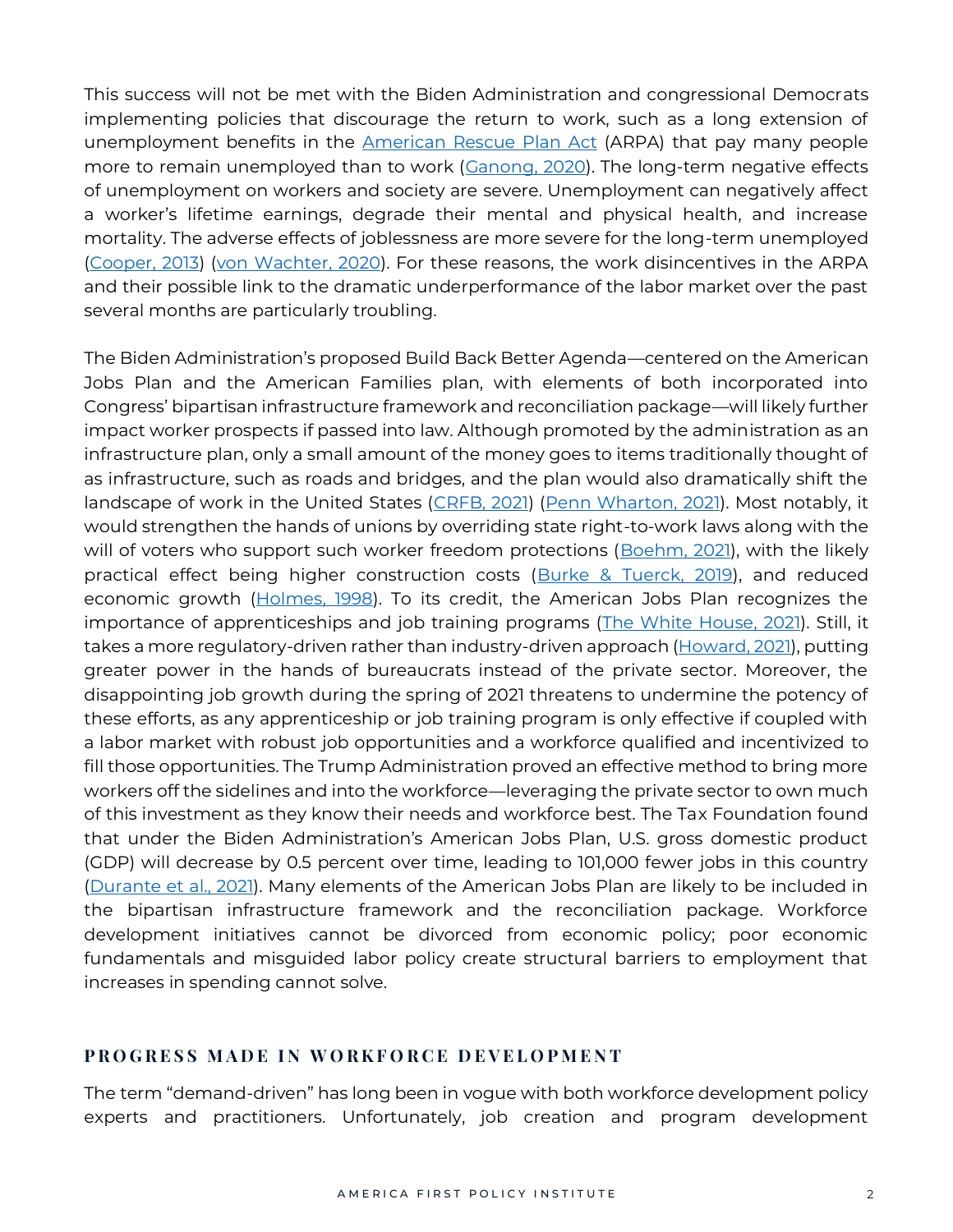considerations are often divorced from policies designed to deliver economic growth. Investment in education and workforce development activities without economic expansion rearranges the economic deck chairs without substantively increasing economic opportunity. The Trump Administration adopted a deliberate strategy of prioritizing economic growth to increase labor market demand. Improved employment opportunities and increased wages followed economic expansion supported by tax reform and deregulation.

## *Economic Growth*

Passed in November 2017, the *[Tax Cuts and Jobs Act](https://www.congress.gov/bill/115th-congress/house-bill/1/text/eh)* (TCJA) undertook decades-overdue reforms of the U.S. tax system to promote and reduce barriers to economic growth. A cornerstone of TCJA was lowering the statutory federal corporate tax rate from 35 percent to 21 percent. Inclusive of state taxes, the U.S. rate fell from 38.92 percent—much higher than the pre-2017 Organisation for Economic Co-operation and Development (OECD) average of 24.38 percent—down to 25.77 percent [\(OECD,](https://stats.oecd.org/Index.aspx?DataSetCode=TABLE_II1) n.d.). The bonus depreciation provision in TCJA further encouraged domestic investment by allowing companies immediately to expense short-lived capital expenditures, thereby leveling the tax treatment of business expenses [\(York & Muresianu, 2018\)](https://taxfoundation.org/tcja-expensing-provision-benefits/). Such encouragement of greater business investment from these substantive reforms also promoted more robust domestic job creation.

The Trump Administration paired comprehensive tax reform with regulatory reform, as laid out in [Executive Order 13771,](https://www.federalregister.gov/documents/2021/01/25/2021-01767/revocation-of-certain-executive-orders-concerning-federal-regulation) Reducing Regulation and Controlling Regulatory Costs. This emphasis on regulatory reform recognized that poorly targeted and overly restrictive regulations have a substantial distortionary effect on the national economy that can rival or at times exceed that of wasteful spending; moreover, their economic effects and often regressive nature are overlooked by the general public [\(Mulligan & Philipson, 2000\)](https://www.nber.org/system/files/working_papers/w7698/w7698.pdf). The Mercatus Center has estimated that the growth in regulations between 1980 and 2012 reduced U.S. GDP growth by 0.8 percentage points annually, which means the economy would have been 25 percent larger in 2012 without this regulatory encroachment (Coffey et [al., 2016\)](https://www.mercatus.org/system/files/Coffey-Cumulative-Cost-Regs-v3.pdf). By contrast, in 2019, the Council of Economic Advisers projected that the Trump Administration's regulatory approach would increase U.S. GDP by 1.0-2.2 percent over a decade [\(2019, p.2\)](https://www.banking.senate.gov/imo/media/doc/The-Economic-Effects-of-Federal-Deregulation-Interim-Report.pdf).

Before the COVID-19 pandemic, this blend of policies designed to support economic growth succeeded in increasing labor market demand across all demographics with economic growth creating 5 million more jobs than had been predicted by the Congressional Budget Office in August 2016 [\(The Council of Economic Advisers, b, p.14\)](https://www.govinfo.gov/content/pkg/ERP-2021/pdf/ERP-2021.pdf). The prime-age Employment-to-Population Ratio (E-POP) improved to 80.5 percent in January 2020, a height briefly surpassed only at the peak of the late-1990s Dot Com bubble (U.S. Bureau of [Labor Statistics a\)](https://fred.stlouisfed.org/series/LNS12300060). The unemployment rate hit a low of 3.5 percent in February 2020—the lowest in half a century and accompanied by record lows for African Americans, Hispanic Americans, Asian Americans, Native Americans, individuals with disabilities, and Americans without a high school diploma [\(The White House, 2021\)](https://trumpwhitehouse.archives.gov/trump-administration-accomplishments/). Finally, wage and income growth accelerated, with average hourly earnings increasing at an annualized nominal rate in excess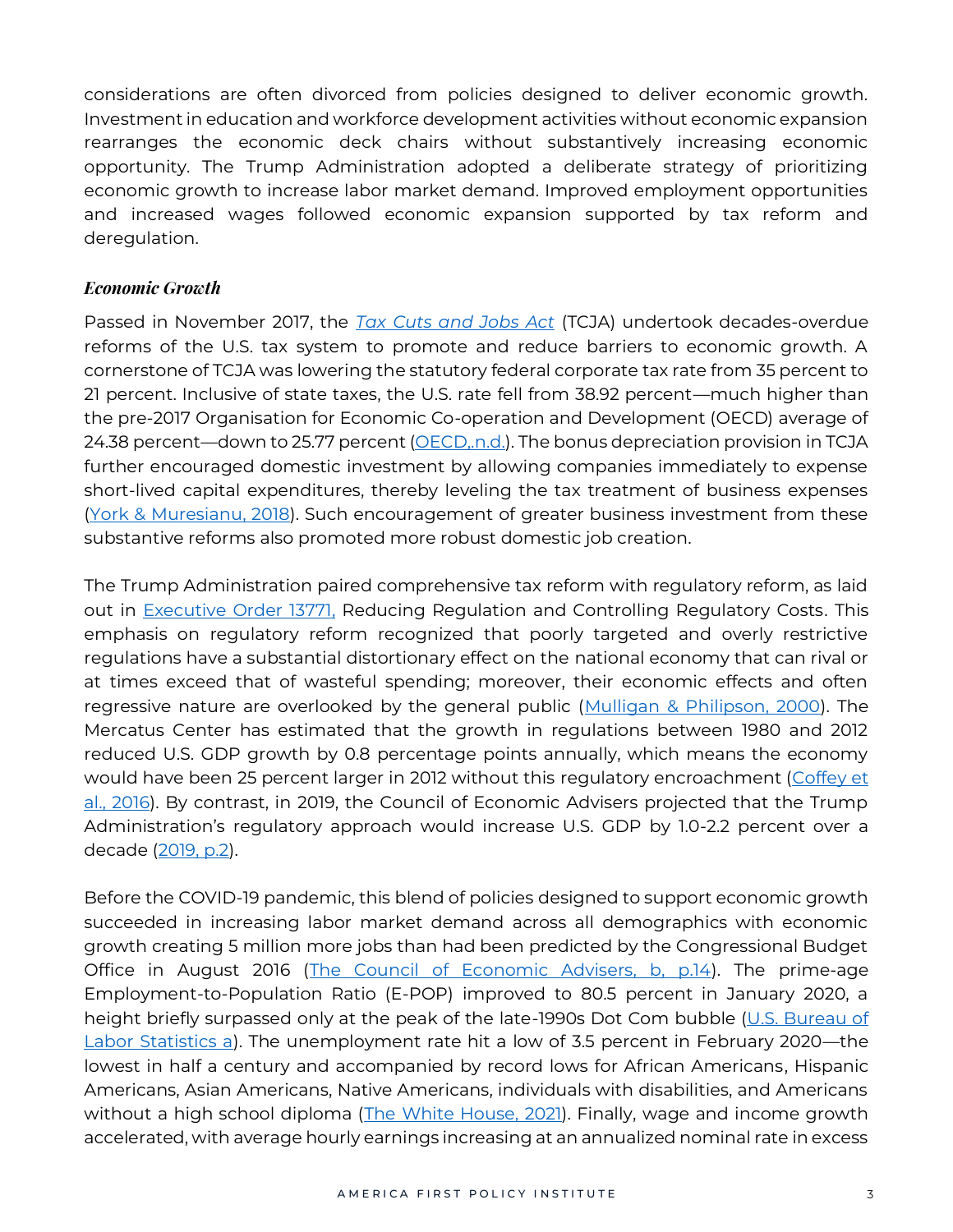of 3.0 percent between July 2018 and December 2019 and median household income rising by \$4,400 in 2019 alone—the largest single-year jump on record [\(The Council of Economic](https://www.govinfo.gov/content/pkg/ERP-2021/pdf/ERP-2021.pdf)  [Advisers, 2021\)](https://www.govinfo.gov/content/pkg/ERP-2021/pdf/ERP-2021.pdf). Moreover, lower-income earners experiencing faster wage growth than higher-income earners decreasing racial wage, income, and wealth inequality [\(The Council](https://www.govinfo.gov/content/pkg/ERP-2021/pdf/ERP-2021.pdf)  [of Economic Advisers, 2021\)](https://www.govinfo.gov/content/pkg/ERP-2021/pdf/ERP-2021.pdf).

## *Private Sector Leadership and On-The-Job Learning*

Paired with efforts to improve the underlying economy, the Trump Administration's workforce development philosophy placed a significant emphasis on encouraging the private sector and on building partnerships between public and private actors. Recognizing the importance of non-federal actors in developing a healthy and robust workforce development ecosystem, the Trump Administration solicited input from a wide range of stakeholders beginning in 2017 with the formation of the Task Force on Apprenticeship Expansion and continuing with the subsequent formation in 2019 of the American Workforce Policy Advisory Board. Both included representatives from the employer community, organized labor, program providers, and elected state leaders. A persistent and reoccurring challenge in developing an effective talent development ecosystem is minimizing the divergence between education and training and the skills, knowledge, or competencies valued in the labor market. Employer-provided education and training eliminates any divergence, and effective employer-educator partnerships minimize disparities. Outside of a la carte training initiatives, the program design of third-party education or training providers must be regularly updated to reflect standards and practices in all industries and to align to future labor market demand signals.

This emphasis on employer-led education and training was a key component of both the Trump Administration's Pledge to America's Workers and the creation of the Industry Recognized Apprenticeship Program (IRAP). Encouraged by the Trump Administration, more than 460 companies and trade associations committed to providing employment, training, and upskilling opportunities to more than 16 million American students and workers [\(The White House, 2021\)](https://trumpwhitehouse.archives.gov/trump-administration-accomplishments/). These public commitments provided an important labor market signal to job seekers and program providers. Although employers represent both producers and consumers of talent, employer capacity for providing education or training activities varies. Consequently, the Trump Administration supported workforce development and education opportunities to complement employers and fill in any necessary gaps.

The Registered Apprenticeship program, created in 1937, is the most formalized federal onthe-job training program. To be recognized by the Department of Labor (DOL), a program must satisfy 23 specific program requirements, including adherence to an approved curriculum [\(U.S. Department of Labor, 2020\)](https://www.dol.gov/agencies/eta/apprenticeship/about/statistics/2020). It is crucial, however, to distinguish between apprenticeships as a pedagogical approach to on-the-job skill development involving the mastery of theory and practice and apprenticeships as a systemic approach to formalizing the division of labor. Akin to modern occupational licensing regimes, the apprenticeship system allowed some existing practitioners to discourage competition by limiting who could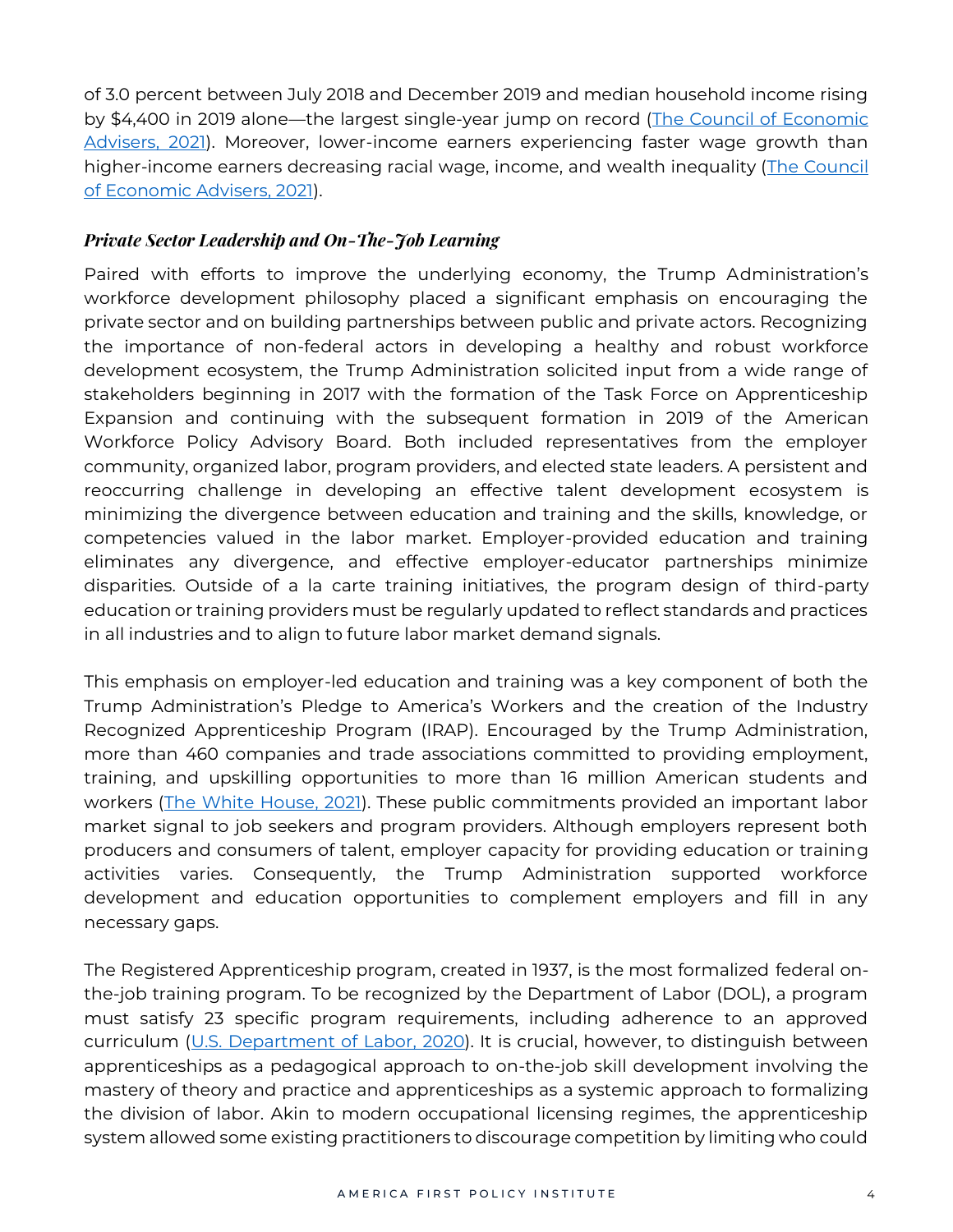practice a given occupation.<sup>1</sup> While advocates of a command and control economy equate apprenticeship with a formalized labor market relationship, research by Robert Lerman has found that less than 20 percent of Americans who report participating in an apprenticeship program are in a DOL-recognized Registered Apprenticeship program [\(2014, p. 17\)](https://sites.nationalacademies.org/cs/groups/pgasite/documents/webpage/pga_168146.pdf). Based on Mr. Lerman's assessment of the (admittedly limited) data, the extrapolation of the number of Americans self-reporting as participating in an apprenticeship program would represent 2.1 million apprentices [\(Lerman,](https://sites.nationalacademies.org/cs/groups/pgasite/documents/webpage/pga_168146.pdf) 2017).

While policymakers should recognize that the Registered Apprenticeship program represents only a subset of on-the-job, earn-and-learn opportunities, Registered Apprenticeships are an essential component of America's education and training ecosystem. The Registered Apprenticeship program has remained popular in the building trades due to the presence of organized labor and the distinct financial incentives that allow construction companies working on federally funded projects to pay Registered Apprentices "helper" wages less than the otherwise legally mandated "prevailing wage." These occupations account for all 17 of the most represented occupational classifications in the program, comprising more than 66 percent of all Registered Apprentices in the states where DOL administers the Registered Apprenticeship program [\(U.S. Department of Labor, 2020\)](https://www.dol.gov/agencies/eta/apprenticeship/about/statistics). Throughout the Trump Administration, the number of Registered Apprentices increased by more than 25 percent, reflecting the Administration's promotion of the workforce development approach and the health of the construction industry through liberalization of regulation and support for large projects like the Keystone XL pipeline (U.S. Department of [Labor, 2020\)](https://www.dol.gov/agencies/eta/apprenticeship/about/statistics/2020). Despite promotion across multiple presidential administrations, however, the program has failed to scale. The total number of Registered Apprentices may better reflect the health of the construction industry than the commitment of employers to support onthe-job training and the desire of Americans for such opportunities.

The Trump Administration supported the expansion of employer-led workforce development outside the Registered Apprenticeship program through the reauthorization of the [Perkins Career and Technical Education Act](https://www.congress.gov/bill/115th-congress/house-bill/2353) (Perkins Act) and the creation of the IRAP program. Perkins is the main source of federal funding for CTE, providing funding for high schools, area technical schools, and community or technical colleges to support CTE at both the secondary and postsecondary levels. While the use of funds is flexible, states report on key performance indicators such as academic proficiency, employment outcomes, workbased learning, credential attainment, or dual enrollment credit earned. The Perkins Act had last been reauthorized in 2006, and efforts to modernize the legislation had stalled before the Trump Administration began pushing for Senate action. The Trump Administration championed the inclusion and state-level adoption of work-based learning performance metrics to ensure the quality of instruction and provide high school students exposure to

<sup>&</sup>lt;sup>1</sup> In his autobiography, Benjamin Franklin describes having to relocate from Boston to Philadelphia to find work after being blacklisted by his master for leaving his service before completing the nine years of his legal indenture. However, according to Daniel Jacoby, apprenticeships evolved from a tool of labor control by employers into a system dominated by unions [\(Jacoby\)](https://www.jstor.org/stable/2123397?seq=1). Jack Barbash attributes union interest in apprenticeship to an effort to dictate wages through control over the labor supply, an effort to reduce any potential reduction in the price of labor due to training, and an interest in social policy [\(Barbash\)](https://www.jstor.org/stable/144648?seq=1).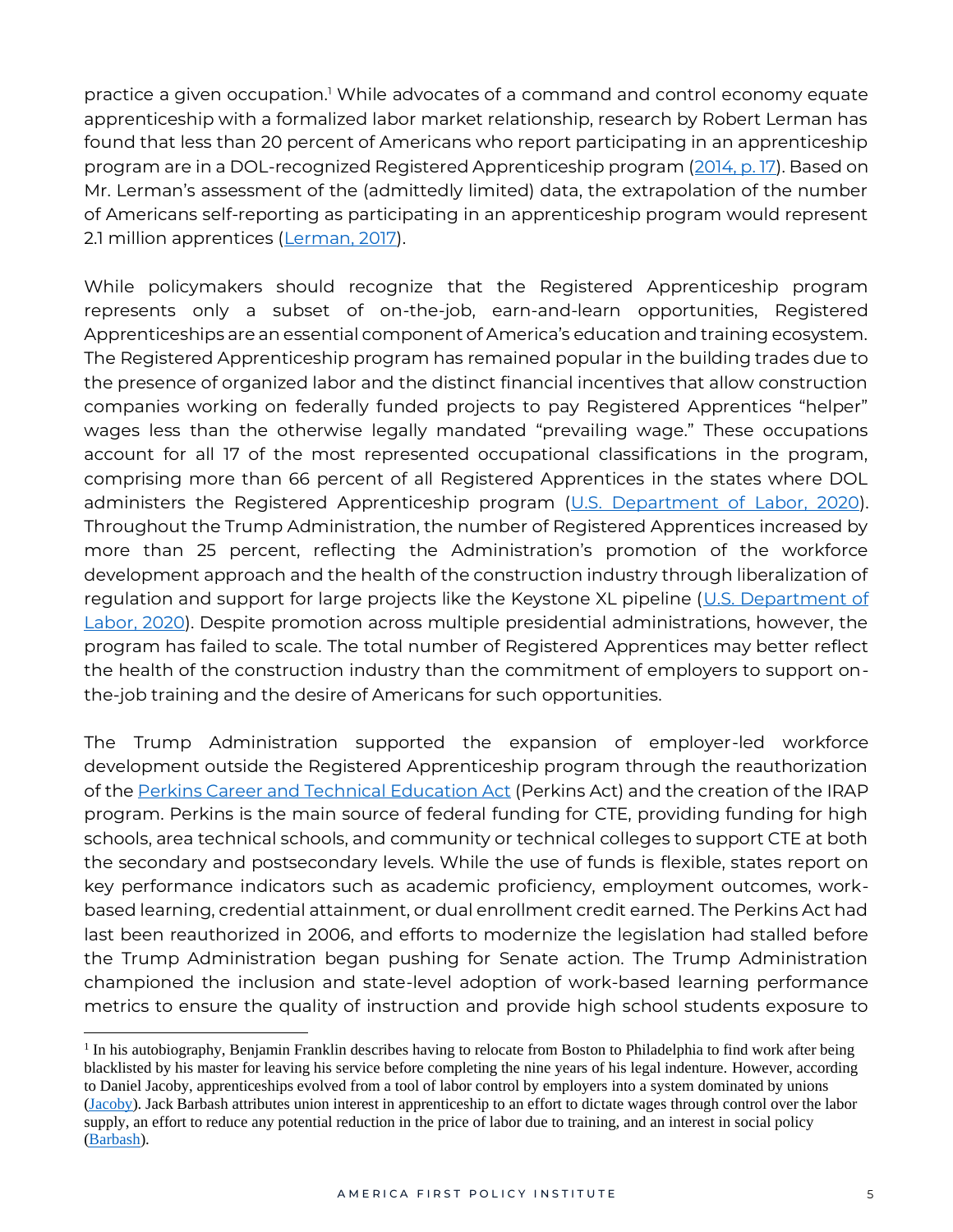on-the-job and experiential learning opportunities related to their field of study. The provision of such learning opportunities requires school districts to develop and maintain working relationships with employers, which has the knock-on effect of increasing the likelihood CTE curricula and program design reflect professional, workplace-relevant standards and practices and in-demand skills. Moreover, the recent modernization increased the funding reserved for state-directed activities, of which 65 percent of states included a self-identified emphasis on equity in their program design, and 69 percent of states are using their state reserved leadership funding to reduce equity gaps [\(ADVANCE CTE, 2020\)](https://cte.careertech.org/sites/default/files/documents/fact-sheets/CTE_and_Student_Achievement_2020_0.pdf).

The limited employer participation in the Registered Apprenticeship program indicates concerns with governance or structure that increased federal spending is unlikely to overcome. Not all employers, particularly small- and medium-sized employers, have the organizational capacity to develop comprehensive or customized employee education and training programs. Work-based learning and employer design of curricula was a vital component of the IRAP program developed over three years by the Trump Administration. The IRAP program encouraged and supported the development of sector-based apprenticeship standards while relying on third-party accreditation (known as Standards Recognition Entities or SREs) to ensure program quality and expand publicly available performance data, including previously unknown data on employment and earnings outcomes [\(U.S. Department of Labor, 2020\)](https://www.govinfo.gov/content/pkg/FR-2020-03-11/pdf/2020-03605.pdf). While programs must adhere to all state and federal labor laws, SREs must ensure participating employers adhere to enhanced equal employment opportunity standards and industry standards. Since the program's launch in September 2020, DOL has recognized 27 SREs, including industry groups, state offices of apprenticeship, workforce development boards, and community colleges. Ignoring the popularity of the delivery model and opportunities it has created, the Biden Administration has created regulatory uncertainty by publicly announcing the cessation of the program and ending the recognition of SREs [\(The White House, 2021\)](https://www.whitehouse.gov/briefing-room/statements-releases/2021/02/17/fact-sheet-biden-administration-to-take-steps-to-bolster-registered-apprenticeships/), showing its preference for greater government regulation and older standardized apprenticeship models instead of a more innovative, market-driven approach that relies on industry expertise about appropriate training methods and skill progression. Despite the initial bold public announcement regarding termination, the fate of the program remains unclear given the ambiguous direction provided to DOL to "consider new rulemaking to reverse these programs [\(Executive Order 14016](https://www.federalregister.gov/documents/2021/02/23/2021-03874/revocation-of-executive-order-13801))." This unnecessary increase in regulatory uncertainty is likely to inhibit the ability of DOL to effectively collaborate with employers in the promotion of onthe-job and work-based learning opportunities. With more jobs available than skilled workers to fulfill them, reversing IRAPS and ending SREs could be another contributing factor in discouraging American workers' ability to return to work and slow the country's economic recovery even more [\(Business Wire, 2021\)](https://www.businesswire.com/news/home/20210318005265/en/U.S.-Skilled-Trades-Labor-Shortage-Heightens-as-In-Demand-Jobs-Remain-Unfilled-the-Longest#:~:text=U.S.-,Skilled%20Trades%20Labor%20Shortage%20Heightens%20as%20In,Jobs%20Remain%20Unfilled%20the%20Longest&text=A%20new%20analysis%20by%20the,the%20shortage%20of%20qualified%20workers).

#### *Structural Reform*

The third priority of the Trump Administration was the elimination of structural barriers to employment and economic opportunities. In conjunction with the American Workforce Policy Advisory Board, the Trump Administration championed regulatory reforms and changes in business practices to facilitate easier access to employment for students and job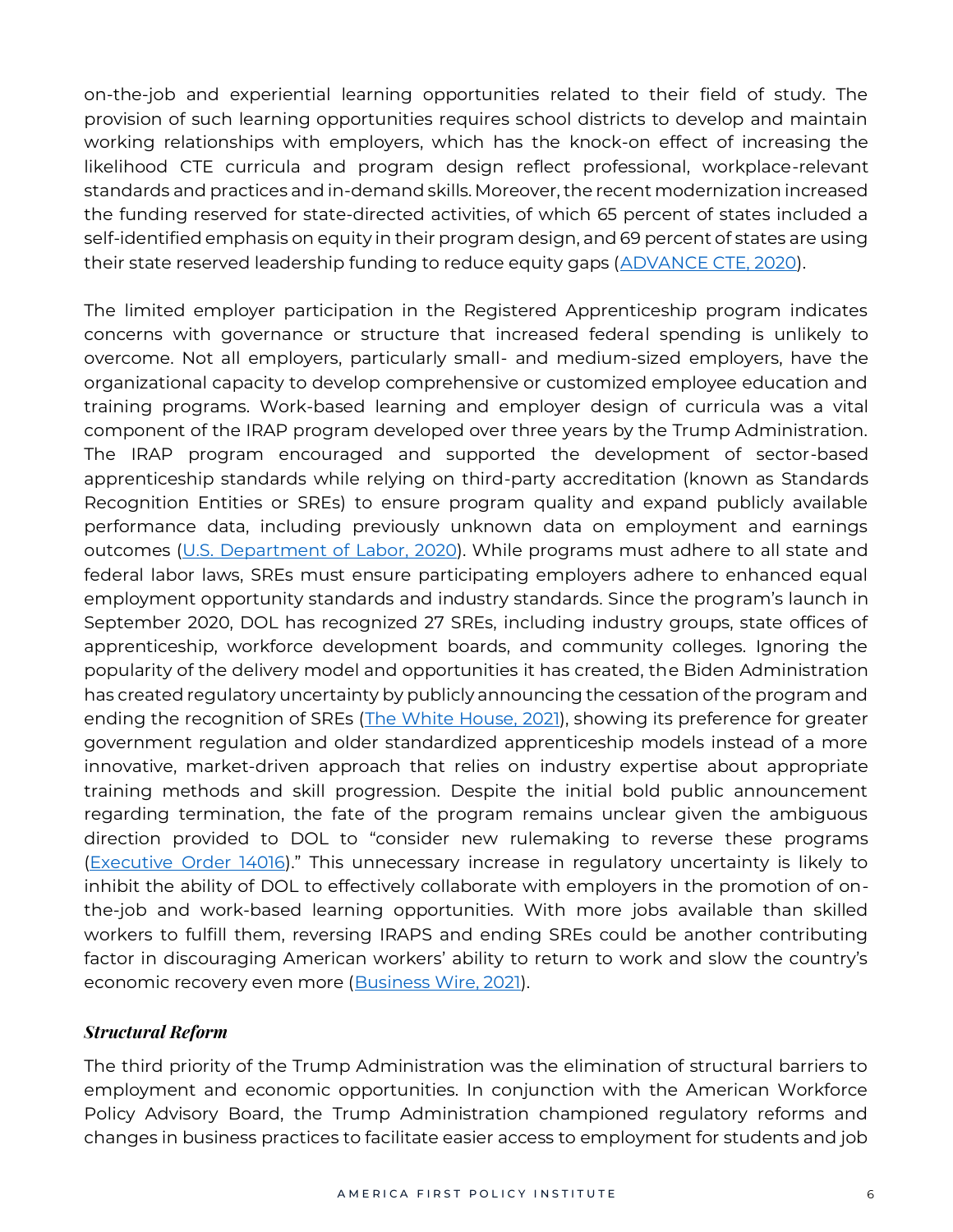seekers. A key component of this was the promotion of occupational licensing reform; this effort had bipartisan roots with the prior engagement on the issue by the Obama Administration's Council of Economic Advisers ([The White House, 2015\)](https://obamawhitehouse.archives.gov/sites/default/files/docs/licensing_report_final_nonembargo.pdf). The Trump Administration promoted occupational licensing reform principles designed to roll back and eliminate occupational licensing regulations that are more effective in protecting practitioners from competition than consumers from harm. As occupational licenses often limit economic and geographic mobility—with research attributing a 1.7 percent to 6.7 percent reduction in county-level mobility to the growth in state occupational licensing restrictions over the past 60 years [\(Timmons et al., 2018\)](https://www.archbridgeinstitute.org/wp-content/uploads/2018/04/Too-Much-License-1.pdf)—the Trump Administration's Governor's Initiative of Regulatory Innovation promoted regulatory best practices similar to those used in the consideration of federal regulations, including state-level consideration of how occupational licensing regulations affect the general public, impose barriers to employment on returning citizens and military spouses, and limit geographic mobility. This initiative elevated state-level best practices, such as Arizona's review and elimination of unnecessary licensing requirements and extension of universal reciprocity for all retained licenses; the Trump Administration's leadership on the issue helped facilitate state-level licensing reform legislation passing in 19 states.

Since employee evaluation practices at work can impact workplace inclusivity, the Trump Administration collaborated with leading employers to champion human resource practices to increase opportunities for Americans whose skills or abilities had been overlooked. The use of artificial intelligence or software to screen applicants promises to promote a more meritorious hiring process; however, computers are only as clever or impartial as the humans who code them. If job postings and job requirements are not well aligned or biased, these practices may increase rather than reduce structural barriers to opportunity. This is particularly true for Americans with practical knowledge or skills acquired on the job or outside the classroom.

To address the challenge of skill verification, the Trump Administration convened leading employers to promote the acceleration and discussion of shared governance of digital Learning and Employments Records that allow students or workers to share digital "artifacts" representing skills, competencies, or credentials in a secure and verifiable format with prospective employers of their choice. Moreover, following the signing of Executive Order 13932, [Modernizing and Reforming the Assessment and Hiring of Federal Job](https://www.federalregister.gov/documents/2020/07/01/2020-14337/modernizing-and-reforming-the-assessment-and-hiring-of-federal-job-candidates)  [Candidates,](https://www.federalregister.gov/documents/2020/07/01/2020-14337/modernizing-and-reforming-the-assessment-and-hiring-of-federal-job-candidates) the Trump Administration eliminated the use of academic degrees as a hiring requirement for approximately 70 occupational classifications. This bold federal action ensures that the hiring and assessment of applicants for 70,000 civil service positions account for the skill, knowledge, and expertise required to fill the positions. In addition to expanding access to employment opportunities for Americans who learned their skills outside the classroom, the Trump Administration's action brought federal hiring practices in line with long-neglected civil service law. This action created a more meritorious and equitable civil service while modeling best practices for private sector employers. Finally, the Trump Administration worked closely with the Ad Council, labor organizations, and employers to promote public awareness of available employment opportunities and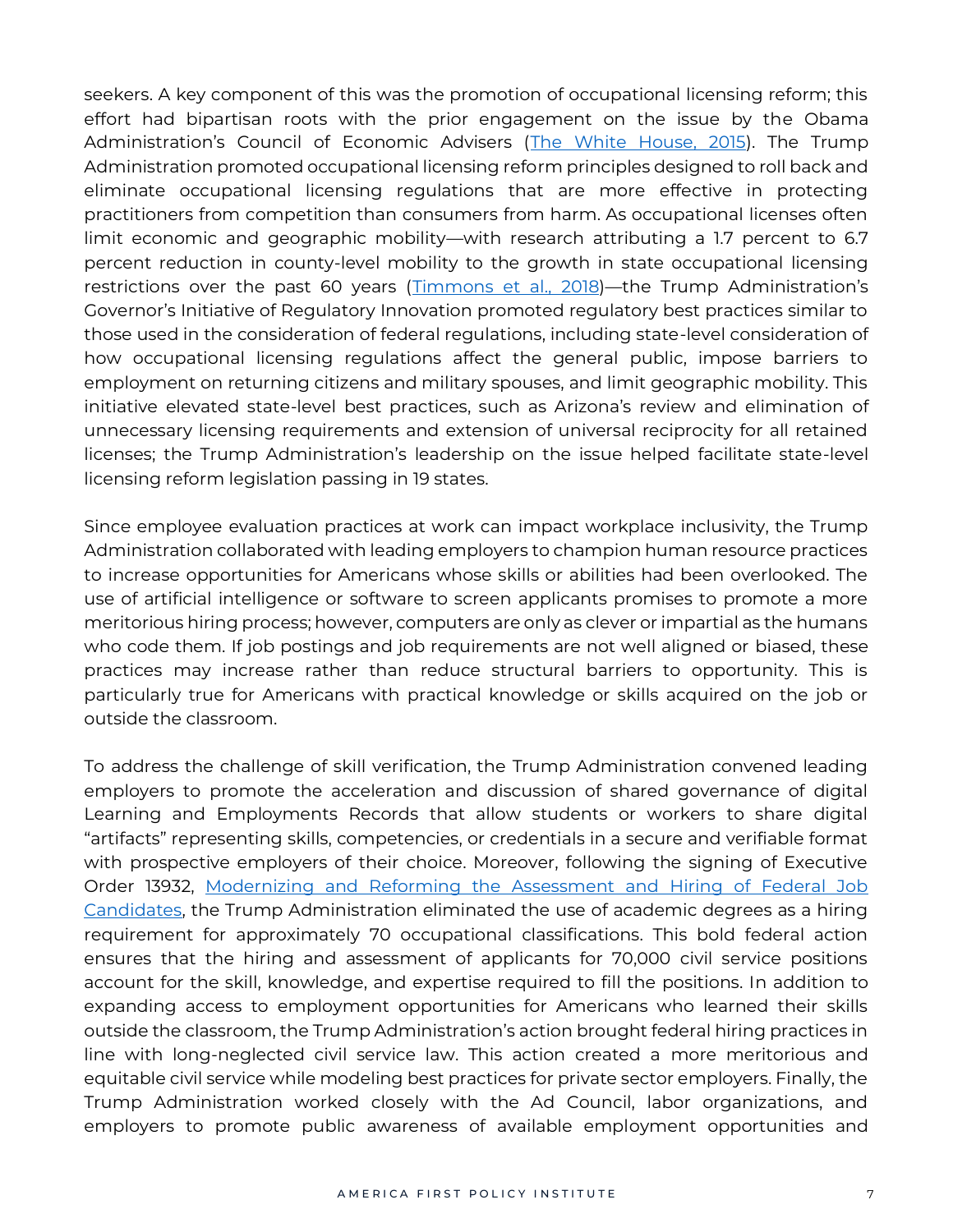pathways to these jobs through the "Find Something New" ad campaign. To date, the campaign's website has had nearly 900,000 sessions initiated with high engagement on the website.  $2$  The campaign website is designed to match students and jobseekers with educational and employment opportunities while creating awareness of the value of industry-recognized credentials.

## THE CHALLENGE OF COVID-19 AND ECONOMIC RECOVERY

The economic effects of COVID-19 have created an unprecedented challenge to American workers and employers. The disruption to the economy cannot be overstated; following a series of lockdown orders designed to alleviate pressure on the health care system, unemployment peaked in April 2020 at 14.8 percent [\(U.S. Bureau of Labor Statistics c\)](https://fred.stlouisfed.org/series/UNRATE/). The prime-age E-POP dropped to 69.6 percent; 5.2 percentage points below the lowest level reached in the aftermath of the Great Recession and the lowest societal level since the increase of women in the workforce [\(U.S. Bureau of Labor Statistics a\)](https://fred.stlouisfed.org/series/LNS12300060). In response to the pandemic-induced economic crisis, the Trump Administration provided targeted economic relief paired with historic employment subsidies designed to mitigate the immediate economic dislocation of the pandemic and lay the groundwork for a historically fast recovery. This aid included an expansion of unemployment insurance, direct relief, and most importantly for small business survival and labor market recovery, the Paycheck Protection Program (PPP).

As a central pillar of the Coronavirus Aid, Relief, and Economic Security Act (CARES)—the largest piece of economic relief legislation in history [\(The Council of Economic Advisers,](https://www.govinfo.gov/content/pkg/ERP-2021/pdf/ERP-2021.pdf)  [2021\)](https://www.govinfo.gov/content/pkg/ERP-2021/pdf/ERP-2021.pdf)—PPP represented a sweeping payroll subsidy program that supported 51 million jobs and was utilized by 80 percent of eligible small businesses [\(Faulkender & Miran, 2021\)](https://papers.ssrn.com/sol3/papers.cfm?abstract_id=3767509). Small businesses received forgivable loans to assist with short-term expenses and encourage employee retention; initial program loan limits were tied directly to payroll expense, and borrowers were eligible for loan forgiveness up to the amount spent on covered expenses. Though not without its limitations, the program provided a critical safety net to the Nation's small businesses and their employees. Critically, it recognized the irreplaceable role of small businesses in the labor market and that the shock to small businesses was unrelated to decisions they had made or pre-existing economic vulnerability. Nearly three-quarters of small businesses received PPP loans, and research indicates that the program may have directly saved 19 million jobs [\(Treasury, p.2\)](https://home.treasury.gov/system/files/226/Job-Preservation-Effects-Paycheck-Protection-Program-Loans.pdf).

Fortunately, small business activity is in the midst of a robust recovery. According to a late March 2021 Economic Innovation Group analysis of the Census' experimental Small Business Pulse Survey (launched in April 2020 to record the effects of the pandemic on small businesses), the proportion of small businesses increasing hours and employees approached the percentage reducing hours and employee's headcount for the first time since the

<sup>&</sup>lt;sup>2</sup> The Ad Council puts together a monthly performance wrap-up for the Find Something New ad campaign. The latest data is included in this report.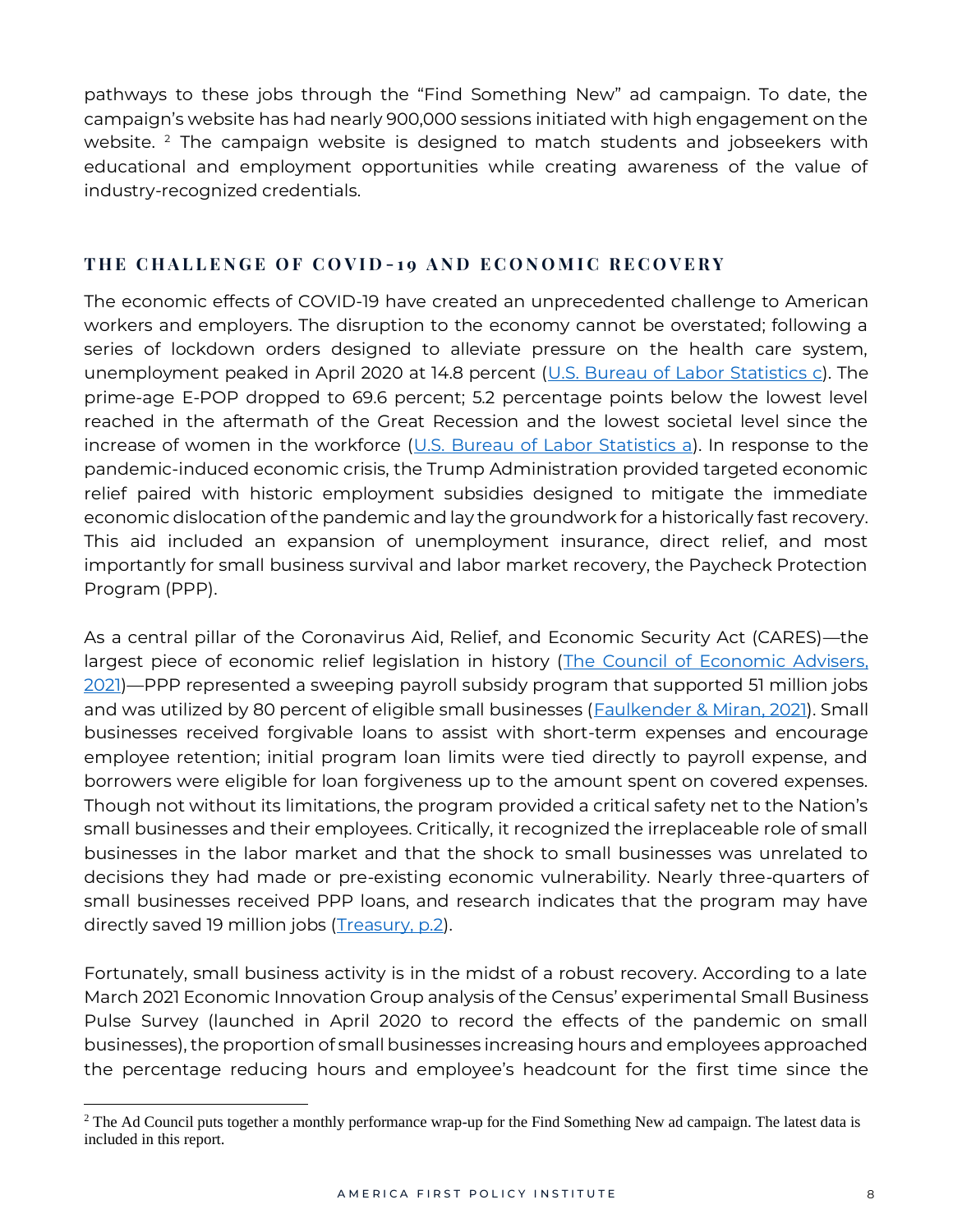pandemic began ([O'Dell, 2021](https://eig.org/news/taking-the-pulse-of-americas-small-business-sector-march-26th)). Moreover, the small business formation has been strong; between March 2020 and May 2021, there have been 6,126,710 new businesses applying for the Internal Revenue Service (IRS) Employer Identification Numbers, including 2,114,814 applicants classified as having a high propensity for turning into businesses with payroll (U.S. [Census Bureau, 2021\)](https://www.census.gov/econ/currentdata/dbsearch?program=BFS&startYear=2020&endYear=2021&categories=TOTAL&dataType=BA_HBA&geoLevel=US&adjusted=1¬Adjusted=1&submit=GET+DATA&releaseScheduleId=). In addition, the economy has in just over a year recovered 70 percent of the net job losses during the pandemic—something that took nearly 3 years in the record slow Obama-Biden recovery following the 2007-09 financial crisis (U.S. Bureau of Labor and [Statistics, c\)](https://fred.stlouisfed.org/series/PAYEMS).

Simultaneous with high rates of business closures and creation, the pandemic accelerated a number of long-term trends in the labor market and the nature of work. E-commerce proliferated as consumers transitioned away from brick and mortar. With technological and demographic changes, the economic dislocations of the COVID-19 pandemic may accelerate previously projected changes to the national occupational mixture; moreover, if the increased prevalence of remote work persists, white-collar American workers may face increased global competition akin to the dislocations experienced by the manufacturing industry. Americans in the leisure and hospitality industry were the hardest hit with layoffs; more than 46 percent of Americans employed in the leisure and hospitality industries in March 2020 were laid off the following month, and as of March 2021, the industry employs 19 percent fewer people than in February 2020 [\(U.S. Bureau of Labor Statistics,](https://data.bls.gov/timeseries/CES7000000001?amp%253bdata_tool=XGtable&output_view=data&include_graphs=true) 2021). The McKinsey Global Institute recently reduced its forecasted number of Americans working in the foodservice industry in 2030 by 4.3 million and projects that 28 percent of Americans may need to transition occupations [\(Lund et al., 2021, p.14\)](https://www.mckinsey.com/featured-insights/future-of-work/the-future-of-work-after-covid-19).

Significant structural and programmatic changes are required to ensure Americans of all ages have access to the skills necessary to succeed in the modern economy. As noted earlier, the Trump Administration recognized the need even before COVID-19 expedited the shift towards remote work and greater use of technology, and potentially, automation. Going forward, the solutions to this skills crisis will require building upon the collaborative work between the previous administration and the private sector that included broader recognition of informal learning and skill developments, the elimination of artificial distinctions between education and training, and close collaboration with employers at every level of government.

By contrast, despite stated good intentions, the suite of Biden Administration policies enacted and proposed to date appear stuck in an outdated mindset of relying on traditional, government-driven training programs, greater regulation, and fiscal policies that discourage rather than promote work. Indeed, based on the ARPA, the Biden Administration appears to view the primary barrier to increased economic mobility and more effective talent development to be largely resource-based and best solved through additional state or federal spending. This approach fails to recognize the harmful effects of time spent out of the workforce for older workers, to respond to the increased number of young adults disconnected from education or work, nor advance systemic reforms to better position federally-funded programs to help students and job seekers.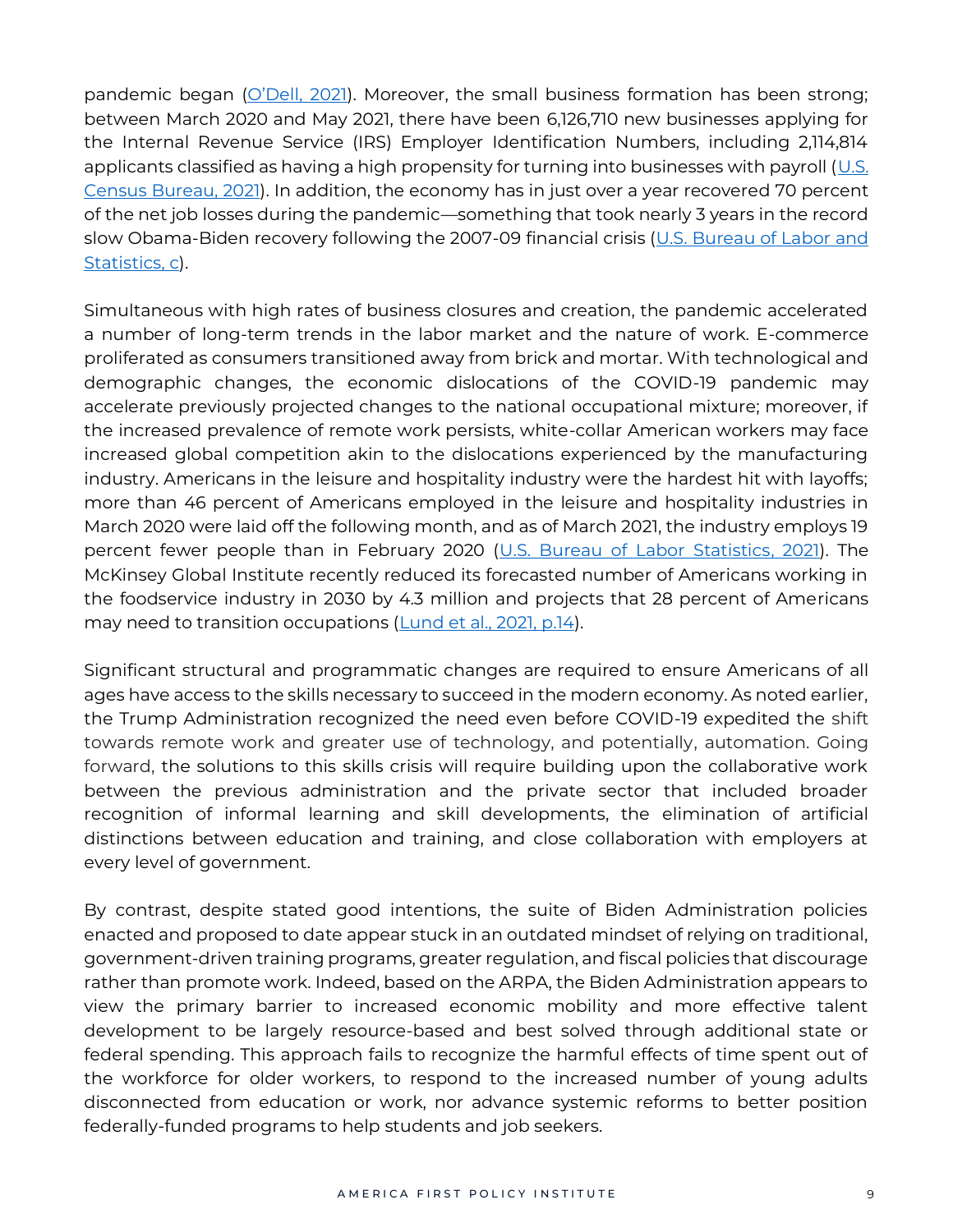With unified control of the Senate, House of Representatives, and the White House, the budget reconciliation process was used to pass ARPA along party lines. While the bill continued the PPP program, it reflected a lack of vision or creativity in assisting Americans in returning to work. For example, the bill included supplemental funding for unemployment benefits, but it failed to pair that with support for Reemployment Services and Eligibility Assessment Grants (RESEA), which is specifically designed to support the implementation of evidence-based reemployment activities for Americans most likely to have their Unemployment Insurance (UI) benefits expire—in practice, the Americans with the greatest need.

UI can provide important income support to Americans faced with job loss and is a critical piece of our social safety net. However, while the availability of such income assistance allows for increased selectivity in securing employment, the long-term effect of time out of the workforce can be severe. The long-term unemployed have more difficulty finding work, which leads to the atrophy of skills. The likelihood an individual who becomes unemployed finds full-time employment diminishes over time, and more than half will no longer be in the labor force if unemployed for 15 months or longer (*Krueger et al., 2016*). The negative effects of unemployment are not confined to economic prospects; unemployed workers exhibit degradation in their mental and physical health, an increase in chronic disease, and elevated all-cause mortality [\(Paul & Moset, 2006\)](http://citeseerx.ist.psu.edu/viewdoc/download?doi=10.1.1.334.1027&rep=rep1&type=pdf) [\(Pharr et al., 2011\)](https://www.hindawi.com/journals/isrn/2012/483432/) (Herbig et al., 2013) (Roelfs et al., [2011\)](https://doi.org/10.1016/j.socscimed.2011.01.005). Unfortunately, these effects are more pronounced in the long-term unemployed [\(Herbig et al., 2013\)](https://www.ncbi.nlm.nih.gov/pmc/articles/PMC3702026/#:~:text=Large%2Dscale%20meta%2Danalyses%20and,mortality%20is%201.6%2Dfold%20higher.) ([Garcy & Vågerö, 2012](about:blank)), and there is considerable evidence that the serial extensions of unemployment insurance following the Great Recession contributed to the slow recovery [\(Mitman & Rabinovich, 2020\)](http://ftp.iza.org/dp12365.pdf) [\(Hagedorn et al., 2016\)](https://www.sas.upenn.edu/~manovski/papers/UI_and_E_2014_Employment_Miracle.pdf).

The negative economic consequences faced by workers who lose their job and spend significant time out of the workforce extend to those receiving retraining assistance and wrap-around supports. Evidence from the Trade Adjustment Assistance (TAA) program, designed to provide extensive training and wrap-around services for workers who have lost their employment due to the effects of trade and import competition, found that despite these extensive supports, workers participating in the program and availing themselves to education and training services had lower earnings than unemployment insurance claimants without access to directly subsidized education and training services (Schochet et [al., 2011, p. I-12\)](https://wdr.doleta.gov/research/FullText_Documents/ETAOP_2013_10_Participant_Impact_Report.pdf). The evaluation of the TAA program largely attributed this phenomenon to the proclivity of workers receiving unemployment benefits to return to work faster than those availing themselves of TAA training activities.

The decision of the Biden Administration and congressional Democrats to focus spending exclusively on extending increased unemployment insurance while neglecting RESEA is baffling. Unlike with TAA, the RESEA program has been found to increase the future earnings of program participants, reduce the likelihood a participant would exhaust their benefits,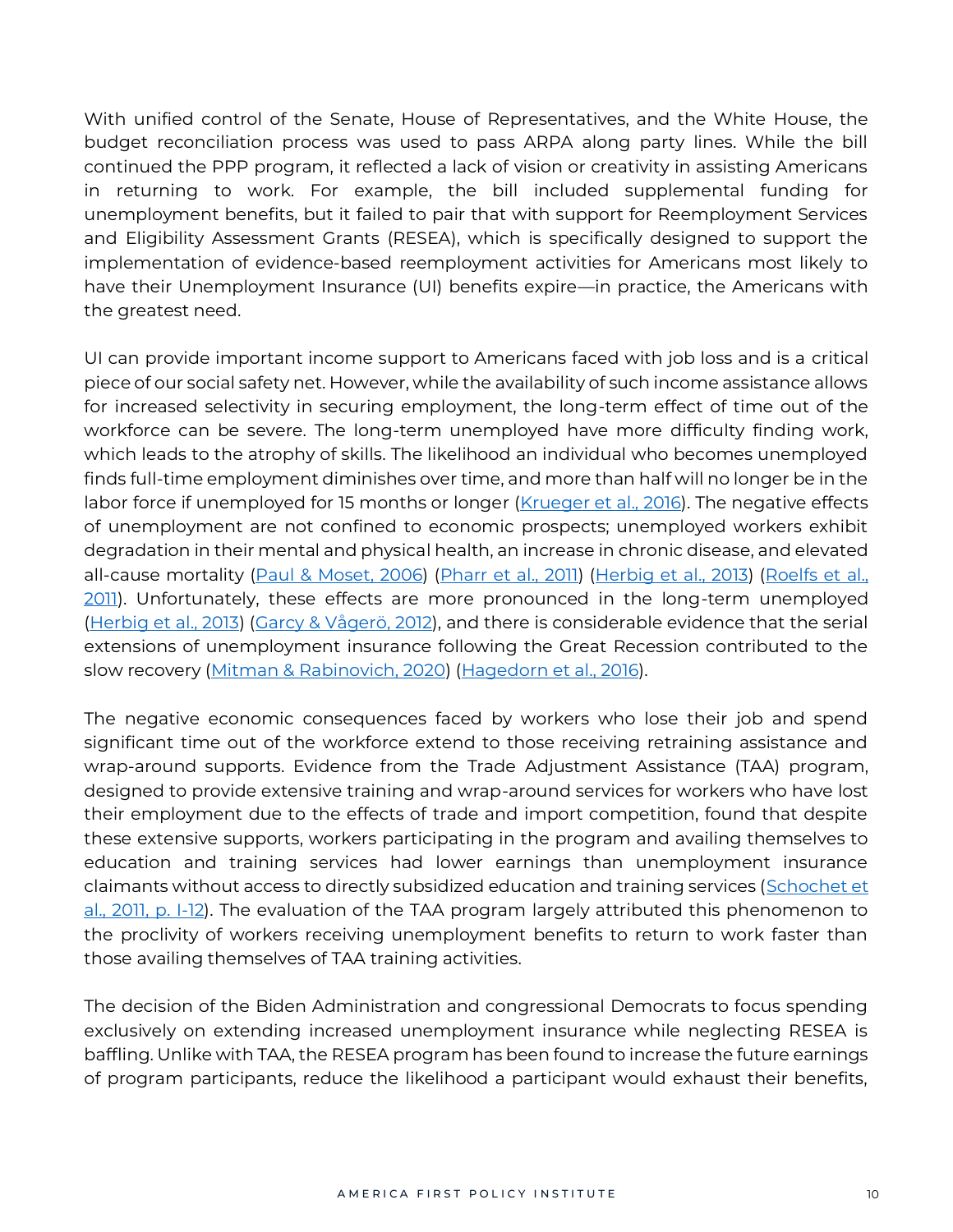and reduce public expenditure through reductions in UI benefits.<sup>3</sup> Moreover, the ARPA represented a missed opportunity to refocus the program on the truly needy and hard to serve by eliminating a provision slipped into prior spending bills that dilute the program's focus on Americans most likely to face difficulty returning to work.

Policies that prioritize programs over people were reflected in the ARPA's approach to providing overly generous assistance to government entities and publicly funded and financed institutions. State revenue data for 2020 remains incomplete; however, analysis by the Tax Foundation estimated that contrary to early dire predictions, state revenue only dropped by \$1.7 billion—or approximately 0.02 percent—and that municipal revenue grew [\(Walczak, 2021\)](https://taxfoundation.org/state-and-local-aid-american-rescue-plan/). Variations in state-level revenue largely reflect state-level preferences in fiscal policy. However, the ARPA provided more than \$325 billion for state and local government regardless of on-the-ground revenue considerations or local fiscal capacity.<sup>4</sup> The Biden Administration has yet to issue guidance regarding the allowed use of funds; however, the broad language of the ARPA implies this may be used as a direct or indirect subsidy for postsecondary education.<sup>5</sup> This funding is duplicative of the \$164.6 billion provided specifically for K12 and postsecondary education, constituting the largest and third-largest state-level expenditures [\(Stauffer et al., 2019, p. 2\)](https://www.pewtrusts.org/en/research-and-analysis/issue-briefs/2019/10/two-decades-of-change-in-federal-and-state-higher-education-funding).<sup>6</sup> Although the current administration has adopted the position that the only constraint on the secondary training system is a resource constraint, state and local leaders have the opportunity to advance ambitious reforms better to serve students and job seekers.

## **A VISION FOR THE FUTURE**

In building a more equitable and market-driven workforce development system, policymakers must take into consideration how best to serve both young adults entering the workforce and mid-career adults desiring to enhance their economic opportunities or confronted by an imposed career change. A key aspect of better preparing young adults for the workforce is broadening access to career-relevant work-based learning opportunities. Moreover, based on changing demographics, it is critically important that all students, particularly at-risk and vulnerable students, have access to these opportunities. The same principle, connectivity to the workforce, is relevant for mid-career adults and opportunity youth, who are young people between the ages of 16 to 24 years old that are disconnected from school and work. Where possible, retraining or upskilling should occur on the job, and time out of the workforce should be minimized. This will improve program completion and minimize nonvalue added expenses and negative impacts to workers. Youth employment has been in sharp decline since 2000; labor force participation for 16 to 19 year-olds dropped

<sup>&</sup>lt;sup>3</sup> The RESEA program is modeled on the Nevada Reemployment Services Program found to have a direct causal effect on earnings, employment, and the receipt of public benefits. [\(Manoli et al., 2016, p. 13-17\)](http://www.daymanoli.com/wp-content/uploads/2018/03/Manoli_Michaelides_Patel-nvrea.pdf)

<sup>4</sup> The American Rescue Plan provided \$350 billion in funding for local governments; however, this included \$24.5 billion for tribal and territorial governments.

<sup>&</sup>lt;sup>5</sup> The ARP allowed uses of funds include "responding to the negative economic impacts, including assistance to households, small business, and nonprofits."

<sup>6</sup> ARP provided \$125 billion for elementary and postsecondary education and \$39.6 billion for postsecondary education.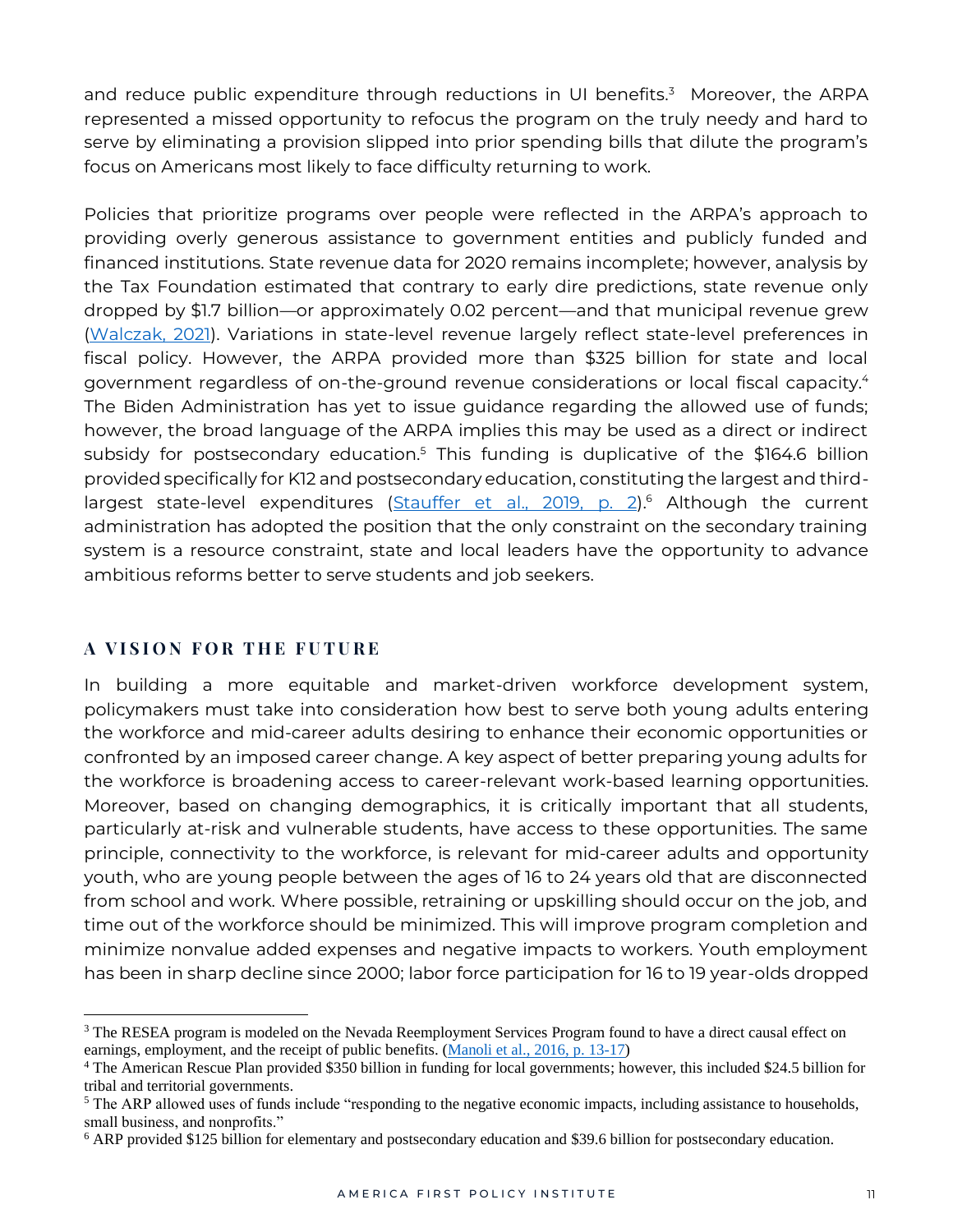more than 38 percent between January 2000 and February 2020 [\(U.S. Bureau of Labor and](https://fred.stlouisfed.org/series/LNS11300012)  [Statistics, d\)](https://fred.stlouisfed.org/series/LNS11300012). While some of this decline can be attributed to increased school attendance, a significant percentage of this population is classified as "not in education employment or training [\(Cannon et al., 2015\)](https://www.stlouisfed.org/publications/regional-economist/january-2015/youth-labor-force). This trend holds true for summer jobs as well, with prepandemic summer employment for secondary students registering at 24.1 percent for 16 and 17-year olds and 46.2 percent for 18- and 19-year old's compared to a combined peak of 58 percent in 1978 [\(Desilver, 2019\)](https://www.pewresearch.org/fact-tank/2019/06/27/teen-summer-jobs-in-us/). This long-term trend has consequences for labor force preparation, with young adults failing to learn the foundational skills necessary to succeed on the job before high school graduation. Summer jobs afford students the opportunity to learn how to interact in a more professional setting, work collaboratively, respond to professional criticism and adhere to workplace expectations; delaying these lessons increases the personal cost of any lesson learned through failure on the job. Expanded access to quality work-based learning experiences for young adults has the potential to address these challenges.

Work-based learning can include both on-the-job, employer-provided instruction, and simulated work environments. At the postsecondary level, such an approach has been found to increase learner confidence, encourage reflection and curiosity, improve persistence, graduation, and employment. At the same time, all students benefit; students from underserved racial, ethnic, and socioeconomic backgrounds have notable gains [\(Rodriguez](https://www.researchgate.net/profile/Stan_Lester/publication/255563651_Work-based_learning_at_higher_education_level_Value_practice_and_critique/links/545a05e30cf2cf5164840df8/Work-based-learning-at-higher-education-level-Value-practice-and-critique.pdf)  [et al., 2016, p. 4\)](https://www.researchgate.net/profile/Stan_Lester/publication/255563651_Work-based_learning_at_higher_education_level_Value_practice_and_critique/links/545a05e30cf2cf5164840df8/Work-based-learning-at-higher-education-level-Value-practice-and-critique.pdf) [\(Lester & Costley, 2010, p. 567-568\)](https://eric.ed.gov/?id=EJ893177). These benefits are more consistent than those of summer jobs programs which may have mixed evidence of promoting lasting academic achievement but have failed consistently to generate evidence of positive future effects on employment.<sup>7</sup> There is compelling evidence in support of work-based learning for character development (or social and emotional learning) and academic performance prior to consideration of the technical skill development and career exploration it can provide. Fortunately, at the state level, 26 states<sup>8</sup> have committed to providing high school CTE students the opportunity to participate in work-based learning opportunities. New Hampshire is at the forefront nationwide in fostering private sector leadership and collaboration with an integrated work-based learning program encompassing both secondary and postsecondary education, offering students a range of options with significant employment involvement in sector partnerships across five industry groups: construction and infrastructure, healthcare, hospitality, advanced manufacturing, and information technology.

 $7$  Recent assessments of youth summer employment programs in Boston or New York have found a positive correlation between program participation and academic persistence [\(Leos-Urbel, 2014;](about:blank) [Modestino and Paulsen, 2019.](about:blank#:~:text=We%20find%20that%20SYEP%20lottery,of%204%2Dto%2D1.) However, a recent experiment in Chicago found that a positive correlation between a reduction in violent crime, there was no academic effect; the Chicago study, in evaluating population subgroups, for potential positive employment effects for participants that were younger, more female, more Hispanic, and from a geographic location with less unemployment [\(Davis and Heller,](about:blank)  [2020\)](about:blank).

<sup>&</sup>lt;sup>8</sup> The following 26 states have created policies for work-based learning through industry partnerships: Colorado, Florida, Georgia, Hawaii, Indiana, Iowa, Kentucky, Maryland, Massachusetts, Michigan, Missouri, Nevada, New Jersey, New York, North Carolina, Oklahoma, Oregon, Pennsylvania, Rhode Island, South Dakota, Tennessee, Utah, Vermont, Virginia, Washington, and Wisconsin.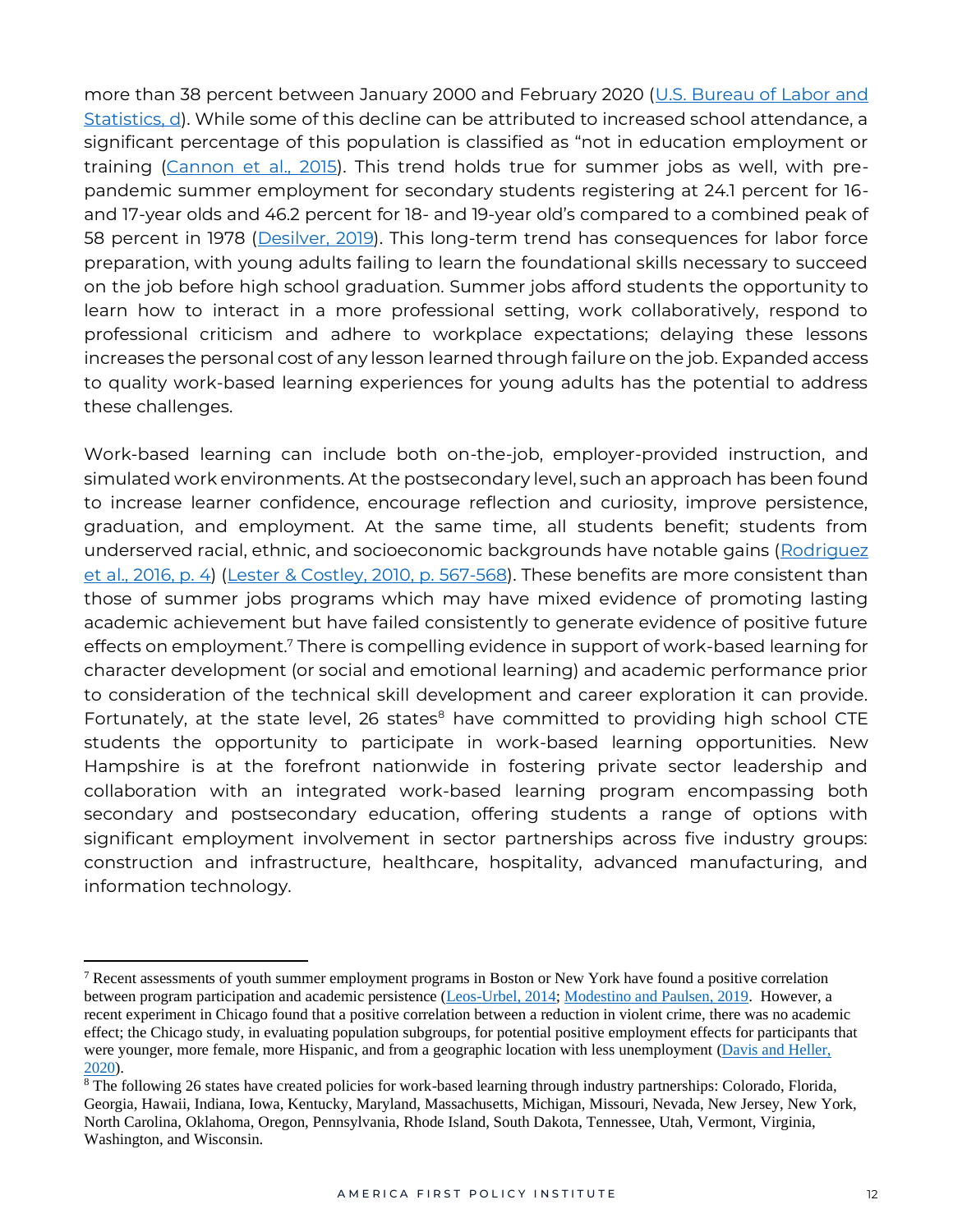The increase in policymaker interest in CTE had raised concerns regarding equity. Concerns about the disproportionate tracking (the division of students into differentiated academic programs) of low-income and minority students into academically sub-par vocational education programs encouraged the emphasis on academic assessments contained in the 2001 *[No Child Left Behind Act](https://www.congress.gov/bill/107th-congress/house-bill/1)*, an increase in academic rigor, and a rebranding of vocational education as CTE [\(Ainsworth & Roscigno, 2004\)](https://academic.oup.com/sf/article-abstract/84/1/257/2234888) [\(Arum &Yossi, 1995 \)](https://cadmus.eui.eu/handle/1814/16905) [\(Oakes, 1983\)](https://www.jstor.org/stable/1085026?seq=1). Fortunately, the academic quality of these programs has improved. According to an analysis by ADVANCE CTE, the organization representing state CTE directors, the national graduation rate for CTE concentrators is approximately 95 percent and roughly 10 percent higher than the national average [\(2020\)](https://cte.careertech.org/sites/default/files/documents/fact-sheets/CTE_and_Student_Achievement_2020_0.pdf). While this is positive for students with the opportunity to participate in CTE programs, new research raises questions regarding which students have access to CTE courses at the secondary level. According to research by the American Enterprise Institute, the academic improvement of CTE program participants may be a result of compositional changes to the students served; CTE programs may now be comprised of increasingly academically inclined college-bound students [\(Malkus, 2019, p. 26-](https://www.aei.org/wp-content/uploads/2019/04/The-Evolution-of-Career-and-Technical-Education.pdf?x91208)  $27$ ). Moreover, while there is no longer evidence of tracking students into CTE, there is evidence of tracking within CTE [\(Giani, 2019, 14-20\)](https://www.aei.org/research-products/report/who-is-the-modern-cte-student-a-descriptive-portrait-of-career-and-technical-education-students-in-texas/) [\(Butrymowicz et al., 2020\)](https://hechingerreport.org/how-career-and-technical-education-shuts-out-black-and-latino-students-from-high-paying-professions/). This is not a uniquely American challenge. While many proponents of apprenticeships and career education champion the German vocational education and training system (VET), the increased academization of the VET system (with the increased interest in general education gymnasiums and high performing students participating in both traditional apprenticeship and degree-granting programs) has crowded out less academically successful young people including migrants and refugees [\(Haasler, 2020\)](https://doi.org/10.1177%2F1024258919898115). With the popularity and effectiveness of CTE, state and federal leaders should ensure that every student, particularly low-income and historically disadvantaged students, has access to a high-quality CTE program, a proposal first put forward in the Trump Administration's 2021 Budget Request. Policymakers and the business community should also consider ways to continue to elevate technical trade jobs as avenues for rewarding, no-debt, family-sustaining careers. For decades, a college education bias developed in our Nation and has ultimately served neither the American worker nor employer well.

While work-based learning is critical to ensuring young adults entering the workforce have the necessary foundational skills, the failure of older TAA program participants to out-earn contemporaries who lose their job despite the provision of retraining assistance, counseling, and wrap-around support services provides evidence of the crucial importance of maintaining older worker connectivity to the workforce. With the nature and technological requirements of work changing, Americans will need to reskill throughout their careers, and policymakers and, most importantly, employers should align programming and training with a focus on life-long learning. As a country, the U.S. subsidizes education and training for college-bound students and provide social safety net programs to aid those who have lost their job, but—and despite this being allowed use of funds local and Rapid Response funds in the [Workforce Innovation and Opportunity Act](https://www.congress.gov/bill/113th-congress/house-bill/803) (WIOA)—there has not been a similar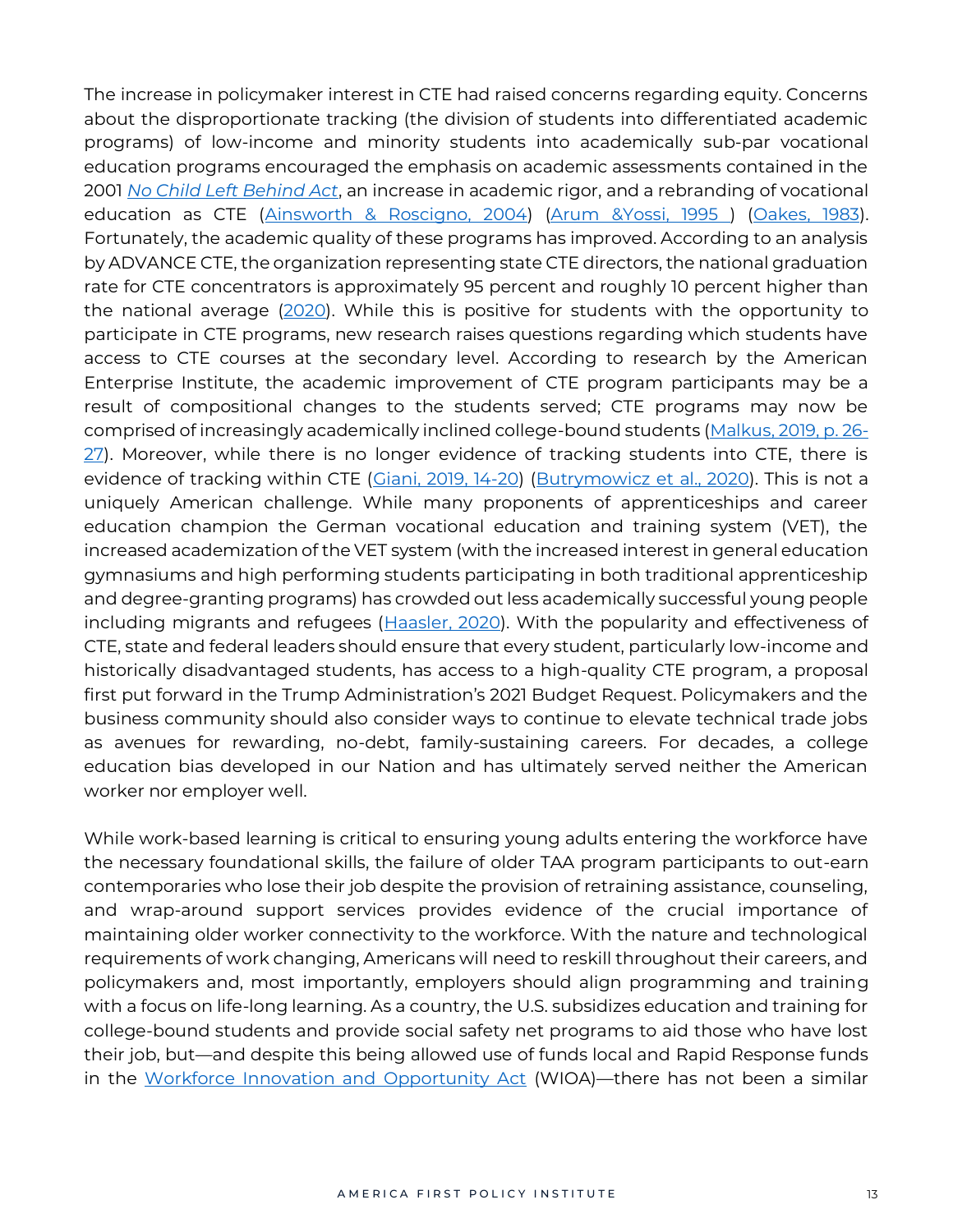commitment to layoff aversion.<sup>9</sup> This represents a potential market failure warranting public and private investment to support the retraining and cross-training of workers who would otherwise be laid off. This is particularly true of older workers who might otherwise be incentivized to seek disability or retire prematurely. While there is insufficient evidence of effective practices to warrant a federal program, state and local governments may consider experimentation with public-private partnerships to assist employers in repurposing, retraining, and reassigning workers who would otherwise be laid off. DOL and private sector organizations and associations should provide data and research on the evidence of such practices to states that have or intended to adopt such efforts. As many states have bifurcated their career and technical education or workforce development efforts from their enforcement agency, a better understanding of dedicated state, local, and private sector resources would be a useful national endeavor.

Recognizing layoffs are unavoidable, the talent development ecosystem must provide job seekers needing to reskill fast and affordable on-ramps back to employment. While the WIOA system can provide job seekers with valuable labor market information and career counseling, it is poorly structured to fund or support large-scale retraining efforts; the program's three major funding streams (adult employment and training activities, youth activities, and dislocated worker employment and training activities) received \$2.845 billion total in FY21 and, based on historical precedent, approximately 22 percent, or \$63 million will be spent on training activities.<sup>10</sup> Rather than lamenting the lack of WIOA funding spent on training or believing the problem to be insufficient resources, policymakers should recognize that community or technical colleges are the primary publicly-funded providers of shortterm training (whether for credit or not) and amend the Higher Education Act to better support short-term programs, especially public-private partnerships with robust industry participation. By facilitating a faster return to work, such programs would help alleviate financial pressure on working families, and their accelerated nature increases the likelihood of successful completion. Moreover, if federal student aid prioritized low-income students and the institutions that serve them, it would increase educational and job opportunities for underserved students.

The convoluted nature of student aid furthers confusion among policymakers and students; the Federal Work-Study program is a subsidized employment program masquerading as a student aid program, and reorienting this program to prioritize increasing the likelihood of

<sup>9</sup> Layoff aversion is codified in regulation to mean the strategies and activities to prevent or minimize the duration of unemployment resulting from layoffs. The economic incentive to invest in reskilling or retraining takes into consideration future economic returns; consequently, for older workers, there is a diminished time horizon to recoup personal or organizational investment.

In Fiscal Year 2020, excluding loan aid or grants to service members, the federal government provided \$29.6 billion in financial aid through the Pell Grant program and approximately \$2 billion in financial aid through campus-based programs. Before the pandemic, Congress provided states \$2.4 billion for the administration of their Unemployment Insurance programs, and employers were able to claim approximately \$1.3 billion in Work Opportunity Tax Credits. In comparison, WIOA Adult and Dislocated worker funding totaled \$2.2 billion.

<sup>&</sup>lt;sup>10</sup> The 2015 WIA Adult and Dislocated Worker Programs Gold Standard Evaluation examined local expenditures during program years 2011 and 2012 [\(McCutcheon and Mastri 2015\)](https://wdr.doleta.gov/research/FullText_Documents/ETAOP-2016-05_How%20Do%20Local%20Workforce%20Investment%20Areas%20Spend%20Their%20Formula%20Funds.pdf).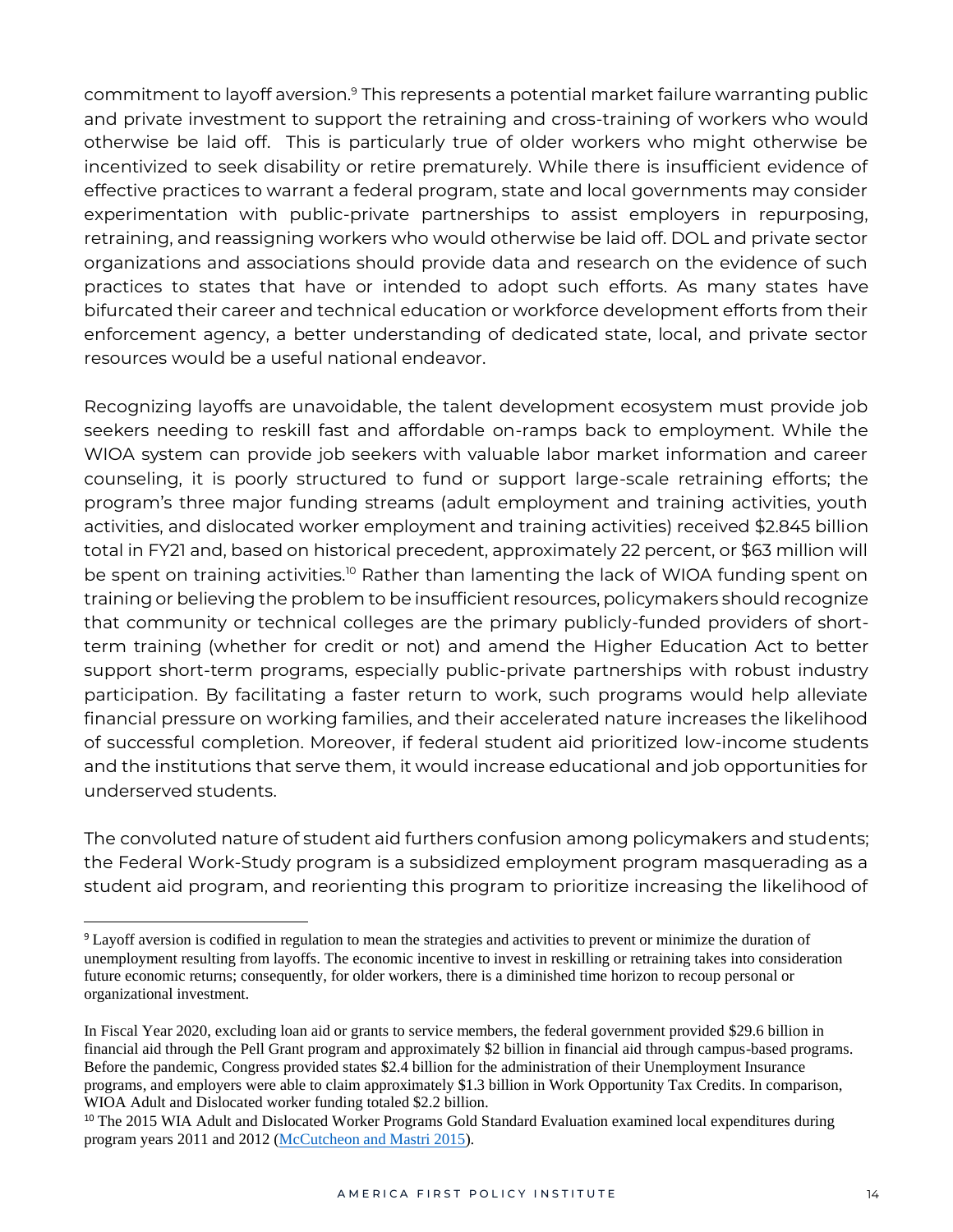employment after graduation is consistent with the evidence that the majority of Americans pursue postsecondary education for purposes of improving their employment prospects [\(Strada Education Network & Gallup, 2018, p. 2\)](https://go.stradaeducation.org/why-higher-ed). By reallocating resources from institutions serving more affluent students and reducing the overly generous subsidies provided for oncampus and nonprofit employment, more students would be provided the opportunity to pair their academic course work with paid on-the-job learning. The program allows federal funding to account for up to 90 percent of a student's wages; this high subsidy rate reduces the number of opportunities available to students and reduces the quality of the learning opportunity. By minimizing the skin in the game for participating employers, there is less incentive to ensure the student employment opportunity is aligned with productive organizational activity, reducing the student learning experience quality.

Finally, states should reform their postsecondary education systems to more easily facilitate the transfer of credit and recognition of prior learning. While academic institutions have a financial incentive to force learners to complete coursework to demonstrate the mastery of theory and practice which they already possess, such practices make it more difficult for transfer students, frequently adult learners, or students who stopped out at a prior institution to complete their program of study.<sup>11</sup> Quite simply, requiring students to duplicate coursework represents a particularly egregious form of rent-seeking and should not be financed by taxpayers at any level of government. While the institutions that comprise the Consortium for the Assessment of College Equivalence represent institutional leaders in recognizing college-equivalent learning obtained outside a postsecondary institution, several states have moved forward with more comprehensive systemic reforms.<sup>12</sup> For example, Ohio has adopted a system-wide articulation and transfer policy, including recognizing prior learning assessments that encompass technical training, apprenticeship programs, professional training, and certificate programs.

In building stackable programs, the emphasis, naturally, is frequently on the originating institution to secure recognition by subsequent institutions. These institutions, however, have limited incentives to do so. The straightforward solution would be to prohibit the use of Federal Student Aid to finance substantially similar coursework completed in good standing; the use of the existing higher education accreditation system could be applied for purposes of enforcing such a requirement. State-level governance forms represent an alternative approach to accomplishing such a policy change. Institutional leadership, however, is required to support the broader adoption of prior learning assessments to determine whether potential or current students have sufficient mastery of theory and practice to be awarded college credit.

 $<sup>11</sup>$  Students who fail to complete their program of study but intend to return are considered to have "stopped out." This</sup> represents a significant subset of the 36 million students with some postsecondary education or training who failed to complete their program [\(National Student Clearinghouse Research Center, 2019\)](about:blank).

 $12$  The Consortium for the Assessment of College Equivalence consists of the Community College of Vermont, Charter Oak State College, Thomas Edison State University, SUNY Empire College, and Granite State College.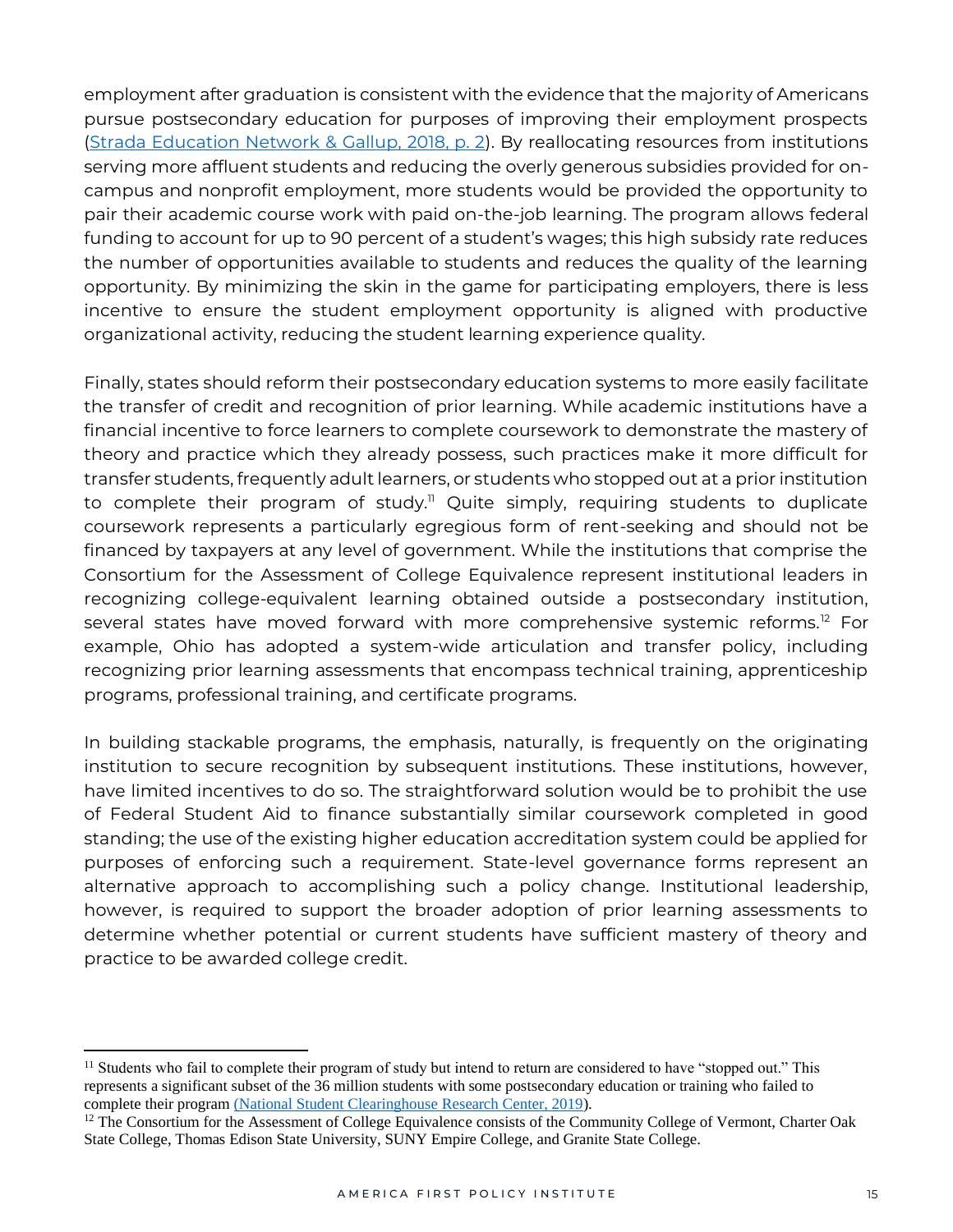## **C O N C L U S I O N**

Policymakers at both the state and federal level have the dual responsibility of helping American workers dislocated by the pandemic return to work and building the workforce development infrastructure, in close coordination with job creators that will support the talent development necessary for the 21st-century economy. Due to changing employer needs and variance in the labor market, American workers will need to learn throughout their careers. For Americans who do not learn these skills in conjunction with their employment, we need an education and training system that facilitates that skill development in a manner that helps displaced workers return to economic prosperity as fast as possible. Close collaboration between program providers and employers ensures learners and jobseekers acquire in-demand skills and facilitates a faster, more seamless entry into the workforce. Moreover, these initiatives and efforts do not exist in a vacuum; strong economic fundamentals increase labor market demand and incentivize employers to engage closely with education and training providers and adopt human resources policies that benefit workers.

Creating a holistic and responsive talent development ecosystem requires considering how we prepare Americans for the workforce and facilitate lifelong learning. Based on the research above, state and federal leaders could confidently consider policies which:

- 1. Ensure that all students have access to high-quality CTE, including work-based learning opportunities.
- 2. Dedicate ARP funding to experiment with layoff aversion strategies, including subsidized employment and on-the-job training.
- 3. Expand federal subsidies for postsecondary education that includes short-term training.
- 4. Encourage the Federal Work-Study program to require all participating employers, including schools and other nonprofits, to match the federal investment to provide more Pell Grant recipients a high-quality on-the-job learning opportunity.
- 5. Improve the effectiveness of subsidized colleges and universities by expanding their recognition of prior learning for academic credit through state government; the federal government has an opportunity to avoid subsidizing duplicative learning "necessitated" to overly restrictive transfer policies.

Such actions will establish a more effective framework for assisting Americans in developing the skills necessary to succeed in the modern economy. While such systemic reforms will take time to implement, state and local leaders, and private sector partners, should prioritize efforts to restore the connection between vulnerable populations and the labor force particularly high school dropouts and the long-term unemployed. All public interventions should rely on quantitative measures of employment and earnings outcomes while avoiding the inclination toward mission creep or creaming that has undercut the effectiveness of RESEA, WIOA at-risk youth, and Pell Grant programs.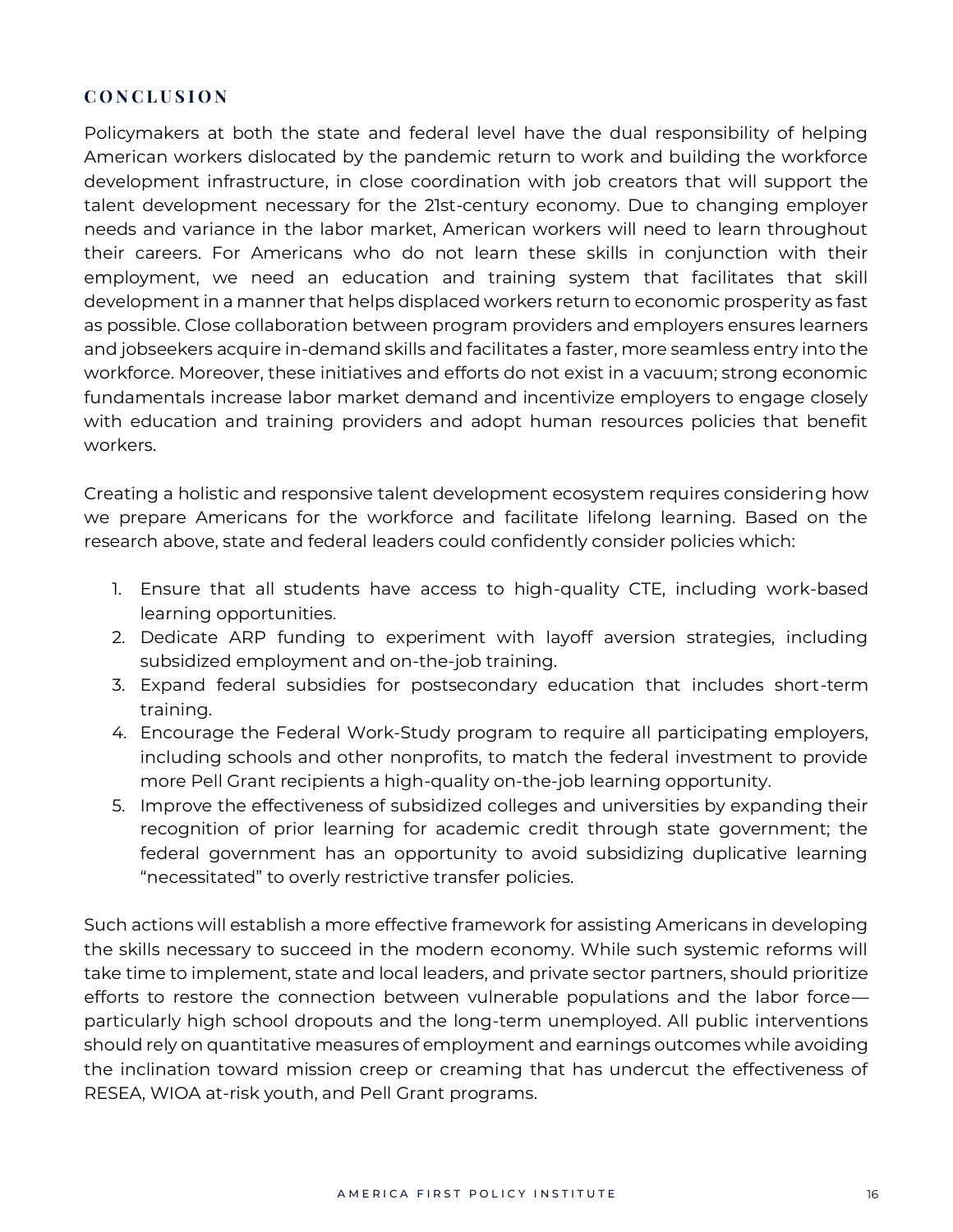## **AUTHOR BIOGRAPHY**

**Linda McMahon** serves as Chair of the Board for the America First Policy Institute (AFPI) and Chairman for AFPI's Center for the American Worker. McMahon served in President Donald J. Trump's Cabinet as the Administrator of the Small Business Administration.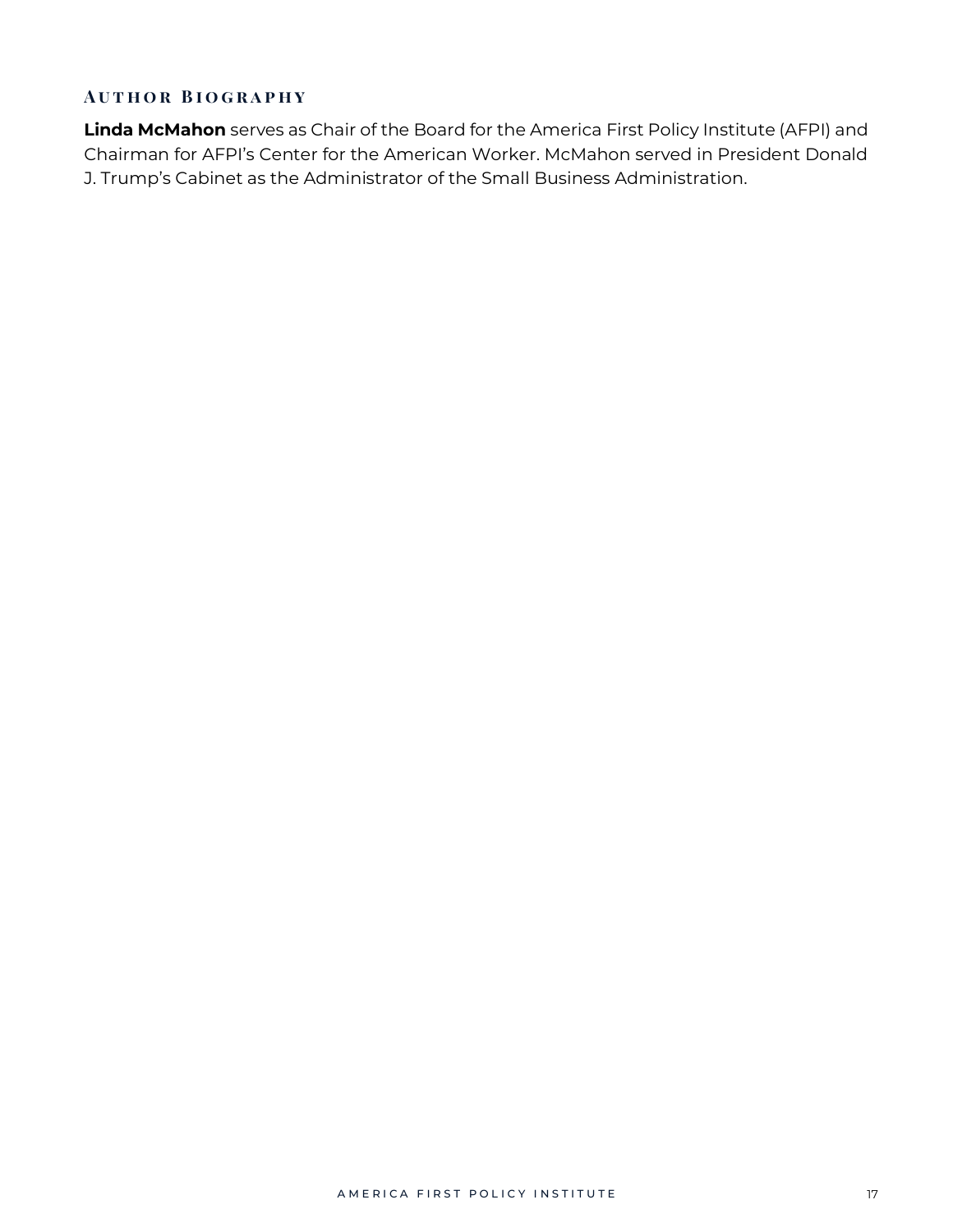### **W O R K S C I T E D**

- ADVANCE CTE. *CTE and Student Achievement.* (2020). Retrieved April 1, 2021, from [https://cte.careertech.org/sites/default/files/documents/fact](https://cte.careertech.org/sites/default/files/documents/fact-sheets/CTE_and_Student_Achievement_2020_0.pdf)[sheets/CTE\\_and\\_Student\\_Achievement\\_2020\\_0.pdf](https://cte.careertech.org/sites/default/files/documents/fact-sheets/CTE_and_Student_Achievement_2020_0.pdf)
- Ainsworth, J. & Roscigno, V. (2005). *Stratification, School-Work Linkages and Vocational Education*. Social Forces, 84(1), 257-284. Retrieved April 1, 2021, from <https://doi.org/10.1353/sof.2005.0087>
- Arum, R. & Shavit, Y. (1995). *Secondary Vocational-Education and the Transition From School to Work*. Sociology of Education, 68(3), 187-204. Retrieved April 1, 2021, from <http://hdl.handle.net/1814/16905>
- Boehm, E. (2021, April 1). *Biden's Infrastructure Plan Would Overturn 'Right-To-Work' Laws in 27 States.* Reason. Retrieved April 10, 2021, from [https://reason.com/2021/04/01/bidens-infrastructure-plan-would-overturn-right-to](https://reason.com/2021/04/01/bidens-infrastructure-plan-would-overturn-right-to-work-laws-in-27-states/)[work-laws-in-27-states/](https://reason.com/2021/04/01/bidens-infrastructure-plan-would-overturn-right-to-work-laws-in-27-states/)
- Burke, W. F. & Tuerck, D. G., PhD. (2019, August). *The Effects of Project Labor Agreements on Public School Construction in New Jersey.* The Beacon Hill Institute. Retrieved April 1, 2021, from [https://www.heartland.org/\\_template](https://www.heartland.org/_template-assets/documents/publications/BHI-PLA-NJ-Report-20190826FINAL.pdf)[assets/documents/publications/BHI-PLA-NJ-Report-20190826FINAL.pdf](https://www.heartland.org/_template-assets/documents/publications/BHI-PLA-NJ-Report-20190826FINAL.pdf)

Business Wire. (2021, March 18)*. U.S. Skilled Trades Labor Shortage Heightens as In-Demand Jobs Remain Unfilled the Longest.* A Berkshire Hathaway Company. Retrieved April 1, 2021, from [https://www.businesswire.com/news/home/20210318005265/en/U.S.-Skilled-Trades-](https://www.businesswire.com/news/home/20210318005265/en/U.S.-Skilled-Trades-Labor-Shortage-Heightens-as-In-Demand-Jobs-Remain-Unfilled-the-Longest#:~:text=U.S.-,Skilled%20Trades%20Labor%20Shortage%20Heightens%20as%20In,Jobs%20Remain%20Unfilled%20the%20Longest&text=A%20new%20analysis%20by%20the,the%20shortage%20of%20qualified%20workers)[Labor-Shortage-Heightens-as-In-Demand-Jobs-Remain-Unfilled-the-](https://www.businesswire.com/news/home/20210318005265/en/U.S.-Skilled-Trades-Labor-Shortage-Heightens-as-In-Demand-Jobs-Remain-Unfilled-the-Longest#:~:text=U.S.-,Skilled%20Trades%20Labor%20Shortage%20Heightens%20as%20In,Jobs%20Remain%20Unfilled%20the%20Longest&text=A%20new%20analysis%20by%20the,the%20shortage%20of%20qualified%20workers)[Longest#:~:text=U.S.-](https://www.businesswire.com/news/home/20210318005265/en/U.S.-Skilled-Trades-Labor-Shortage-Heightens-as-In-Demand-Jobs-Remain-Unfilled-the-Longest#:~:text=U.S.-,Skilled%20Trades%20Labor%20Shortage%20Heightens%20as%20In,Jobs%20Remain%20Unfilled%20the%20Longest&text=A%20new%20analysis%20by%20the,the%20shortage%20of%20qualified%20workers) [,Skilled%20Trades%20Labor%20Shortage%20Heightens%20as%20In,Jobs%20Remain](https://www.businesswire.com/news/home/20210318005265/en/U.S.-Skilled-Trades-Labor-Shortage-Heightens-as-In-Demand-Jobs-Remain-Unfilled-the-Longest#:~:text=U.S.-,Skilled%20Trades%20Labor%20Shortage%20Heightens%20as%20In,Jobs%20Remain%20Unfilled%20the%20Longest&text=A%20new%20analysis%20by%20the,the%20shortage%20of%20qualified%20workers) [%20Unfilled%20the%20Longest&text=A%20new%20analysis%20by%20the,the%20sh](https://www.businesswire.com/news/home/20210318005265/en/U.S.-Skilled-Trades-Labor-Shortage-Heightens-as-In-Demand-Jobs-Remain-Unfilled-the-Longest#:~:text=U.S.-,Skilled%20Trades%20Labor%20Shortage%20Heightens%20as%20In,Jobs%20Remain%20Unfilled%20the%20Longest&text=A%20new%20analysis%20by%20the,the%20shortage%20of%20qualified%20workers) [ortage%20of%20qualified%20workers](https://www.businesswire.com/news/home/20210318005265/en/U.S.-Skilled-Trades-Labor-Shortage-Heightens-as-In-Demand-Jobs-Remain-Unfilled-the-Longest#:~:text=U.S.-,Skilled%20Trades%20Labor%20Shortage%20Heightens%20as%20In,Jobs%20Remain%20Unfilled%20the%20Longest&text=A%20new%20analysis%20by%20the,the%20shortage%20of%20qualified%20workers)

- Butrymowicz, S., Amy, J. & Fenn, L. (2020, October 22). *How career and technical education shuts out Black and Latino students from high-paying professions*. Hechinger Report/Associated Press. Retrieved April 1, 2021, from [https://hechingerreport.org/how-career-and-technical-education-shuts-out-black](about:blank)[and-latino-students-from-high-paying-professions/](about:blank)
- Cannon, M., Kudlyak, M. & Liu, Y. (2015, January 26). *Youth Labor Force Participation Continues To Fall, but It Might Be for a Good Reason*. The Federal Reserve Bank of St. Louis. Retrieved April 1, 2021, from [https://www.stlouisfed.org/publications/regional-economist/january-2015/youth](about:blank)[labor-force](about:blank)
- Careertech.org. (2020). *The State of Career and Technical Education: An Analysis of States' Perkins V Priorities.* Retrieved April 1, 2021, from [https://cte.careertech.org/sites/default/files/files/resources/State\\_CTE\\_PerkinsV\\_2020.](about:blank) [pdf](about:blank)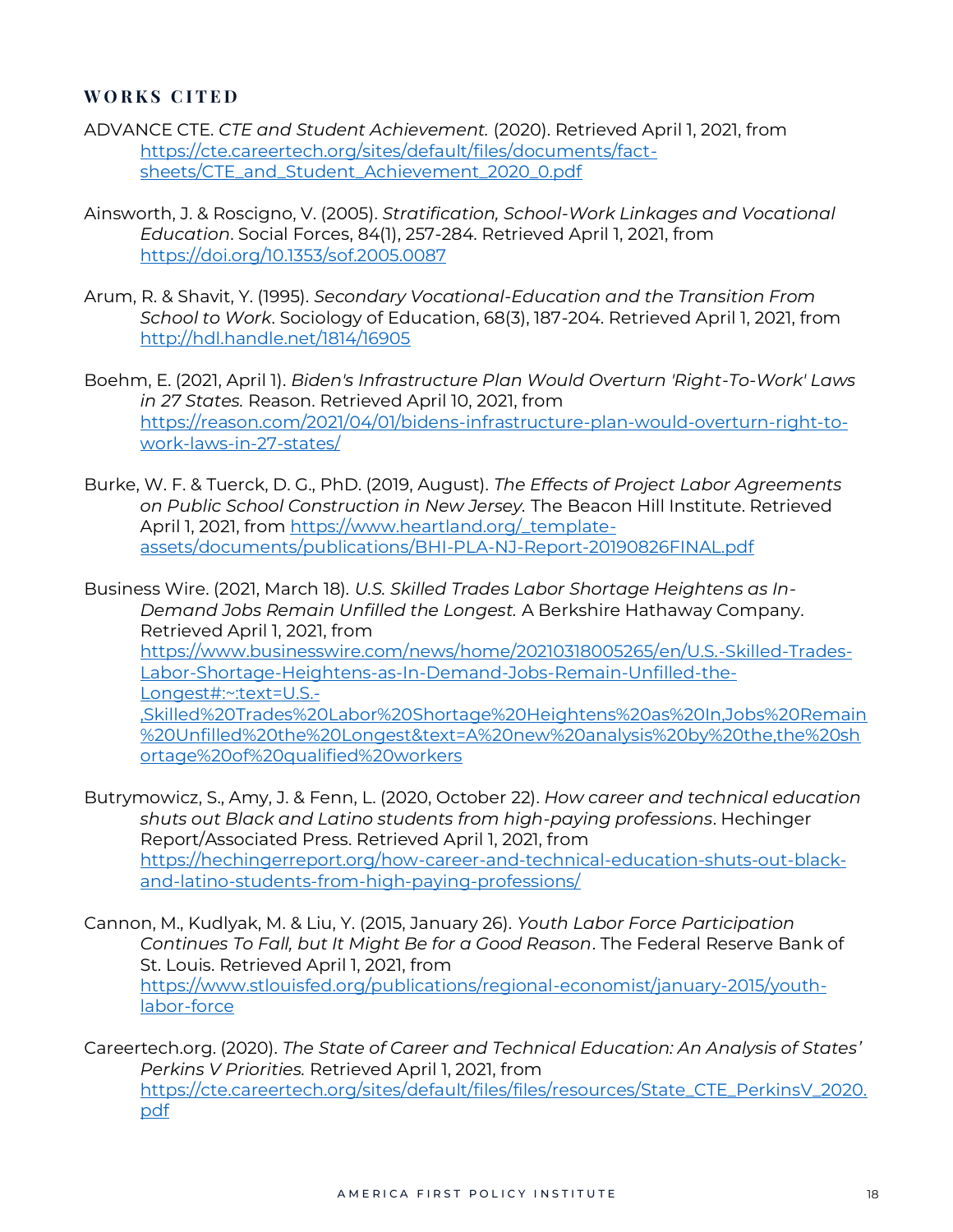- Coffey, B, McLaughlin, P, & Peretto, P. (2016, April 26). *The Cumulative Cost of Regulations* [Working Papers]. The Mercatus Institute. Retrieved April 1, 2021, from [https://www.mercatus.org/publications/regulation/cumulative-cost-regulations](about:blank)
- Committee for a Responsible Federal Budget. (2021, April 2). *What's in President Biden's American Jobs Plan?* Retrieved April 10, 2021, from <https://www.crfb.org/blogs/whats-president-bidens-american-jobs-plan>
- Cooper, D.H. (2013). *The Effect of Unemployment Duration on Future Earnings and Other Outcomes.* [Working Paper No. 13-8]. Retrieved April 10, 2021, from [https://www.bostonfed.org/publications/research-department-working](https://www.bostonfed.org/publications/research-department-working-paper/2013/the-effect-of-unemployment-duration-on-future-earnings-and-other-outcomes.aspx)[paper/2013/the-effect-of-unemployment-duration-on-future-earnings-and-other](https://www.bostonfed.org/publications/research-department-working-paper/2013/the-effect-of-unemployment-duration-on-future-earnings-and-other-outcomes.aspx)[outcomes.aspx](https://www.bostonfed.org/publications/research-department-working-paper/2013/the-effect-of-unemployment-duration-on-future-earnings-and-other-outcomes.aspx)
- Cox, J. (2021, May 7). *April's expected hiring boom goes bust as nonfarm payroll gain falls well short of estimates.* CNBC. Retrieved May 8, 2021, from <https://www.cnbc.com/2021/05/07/jobs-report-april-2021.html>
- Cox, J. (2021, June 4). *Job creation accelerated in May but is still below lofty expectations*. CNBC. Retrieved June 5, 2021, from [https://www.cnbc.com/2021/06/04/jobs-report](https://www.cnbc.com/2021/06/04/jobs-report-may-2021.html)[may-2021.html](https://www.cnbc.com/2021/06/04/jobs-report-may-2021.html)
- Desilver, D. (2019, June 27). *In the U.S., Teen Summer Jobs Aren't What They Used to Be.* The Pew Charitable Trust. Retrieved April 1, 2021, from [https://www.pewresearch.org/fact](about:blank)[tank/2019/06/27/teen-summer-jobs-in-us/](about:blank)
- Durante, A., Kallen, C. Li, H. & McBride, W. (2021, June 4). *Details and Analysis of President Biden's American Jobs Plan.* The Tax Foundation. Retrieved June 7, 2021, from <https://taxfoundation.org/american-jobs-plan/>
- Executive Order 14016. (2021, February 17). *Revocation of Executive Order 13801*. Retrieved April 1, 2021, from [https://www.federalregister.gov/documents/2021/02/23/2021-](https://www.federalregister.gov/documents/2021/02/23/2021-03874/revocation-of-executive-order-13801) [03874/revocation-of-executive-order-13801](https://www.federalregister.gov/documents/2021/02/23/2021-03874/revocation-of-executive-order-13801)
- Faulkender, M.W., Jackman, R. & Miran, S. (2020, December 17). *The Job Preservation Effects of Paycheck Protection Program Loans.* Retrieved April 1, 2021, from <https://ssrn.com/abstract=3767509>
- Garcy, A. M., & Vågerö, D. (2012). The length of unemployment predicts mortality, differently in men and women, and by cause of death: A six year mortality follow-up of the Swedish 1992-1996 recession. Social Science and Medicine, 74(12), 1911–1920. Retrieved April 1, 2021, from [https://doi.org/10.1016/j.socscimed.2012.01.034](about:blank)
- Giani, M. (2019, March 26). *Who is the modern CTE student? A descriptive portrait of career and technical education students in Texas*. [Report] American Enterprise Institute. Retrieved April 1, 2021, from [https://www.aei.org/research-products/report/who-is](about:blank)[the-modern-cte-student-a-descriptive-portrait-of-career-and-technical-education](about:blank)[students-in-texas/](about:blank)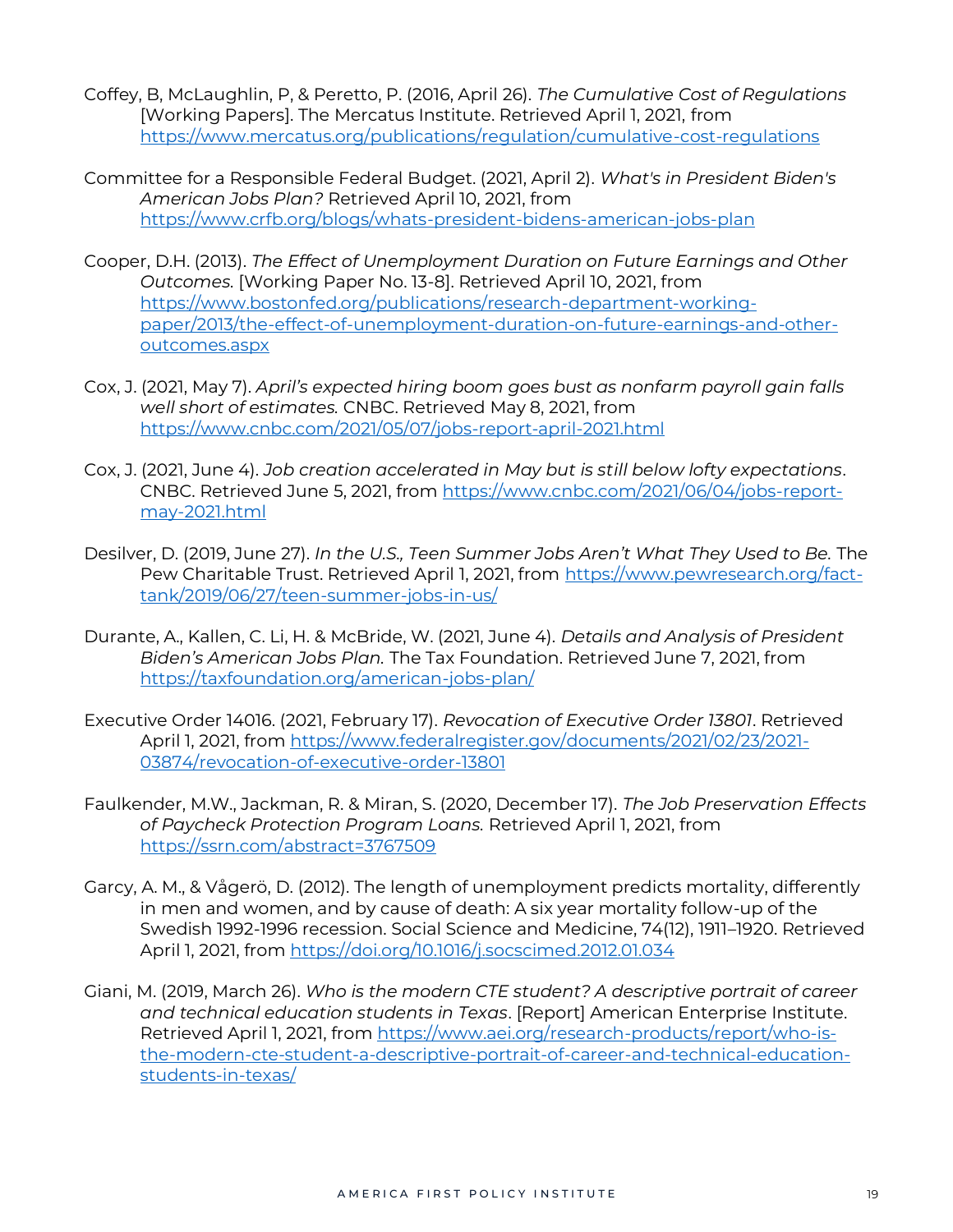- Ganong, P., Noel, P. & Vavra, J. (2020, September 30). *US unemployment insurance replacement rates during the pandemic*. Journal of Public Economics, 191(104273). Retrieved April 10, 2021, from<https://doi.org/10.1016/j.jpubeco.2020.104273>
- Haasler, S. (2020, February 12). *The German System of Vocational Education and Training: Challenges of Gender, Academization, and the Integration of Low -Achieving Youth.*  Transfer: European Review of Labour and Research, 26(1), 57-71. Retrieved April 1, 2021, from [https://doi.org/10.1177/1024258919898115](about:blank)
- Herbig, B., Dragano, N. & Angerer, P. (2013, June 10). *Health in the Long-Term Unemployed.* Deutsches Arzteblatt International, 110(23-24), 413-419. Retrieved April 1, 2021, from [https://dx.doi.org/10.3238%2Farztebl.2013.0413](about:blank)
- Holmes, T. J. (1998). *The Effect of State Policies on the Location of Manufacturing: Evidence from State Borders.* University of Minnesota and Federal Reserve Bank of Minneapolis. Retrieved April 1, 2021, from <https://www.jstor.org/stable/10.1086/250026?seq=1>
- Howard, E. (2021, March 4). *Biden Freezes Trump Administration Apprenticeship Program.*  Employment Law Handbook. Retrieved April 1, 2021, from [https://www.employmentlawhandbook.com/uncategorized/biden-freezes-trump](https://www.employmentlawhandbook.com/uncategorized/biden-freezes-trump-administration-apprenticeship-program/)[administration-apprenticeship-program/](https://www.employmentlawhandbook.com/uncategorized/biden-freezes-trump-administration-apprenticeship-program/)
- Kruger, A. Cramer, J. & Cho, D. (2014). *Are the Long-Term Unemployed on the Margins of the Labor Market?* Brookings Papers on Economic Activity. Retrieved April 1, 2021, from [https://www.brookings.edu/wp-content/uploads/2016/07/2014a\\_Krueger.pdf](about:blank)
- Lerman, R. (2017). *Are Employers Providing Enough Training? Theory, Evidence and Policy Implications.* Prepared for the National Academy of Sciences Symposium on the Supply Chain for Middle-Skill Jobs: Education, Training, and Certification Pathways. Retrieved April 1, 2021, from [https://sites.nationalacademies.org/cs/groups/pgasite/documents/webpage/pga\\_168](about:blank) [146.pdf](about:blank)
- Lester, S. & Costley, C. (2010, August). *Work-Based Learning at Higher Education Level: Value, Practice, and Critique.* Studies in Higher Education 35(5), 561-575. Retrieved April 1, 2021, from [http://citeseerx.ist.psu.edu/viewdoc/download?doi=10.1.1.1056.494&rep=rep1&type=pd](about:blank) [f](about:blank)
- Lund, S., Madgavkar, A., Manyika, J., Smit, S., Ellingrud, K., Meaney, M. & Robinson, O. (2021, February 18). *The Future of Work After COVID-19.* The McKinsey Global Institute. Retrieved April 1, 2021, from [https://www.mckinsey.com/featured-insights/future-of](about:blank)[work/the-future-of-work-after-covid-19](about:blank)
- Malkus, N. (2019, May 1). *The Evolution of Career and Technical Education: 1982–2013*. [Report]. The American Enterprise Institute. Retrieved April 1, 2021, from [https://www.aei.org/wp-content/uploads/2019/04/The-Evolution-of-Career-and-](about:blank)[Technical-Education.pdf?x91208](about:blank)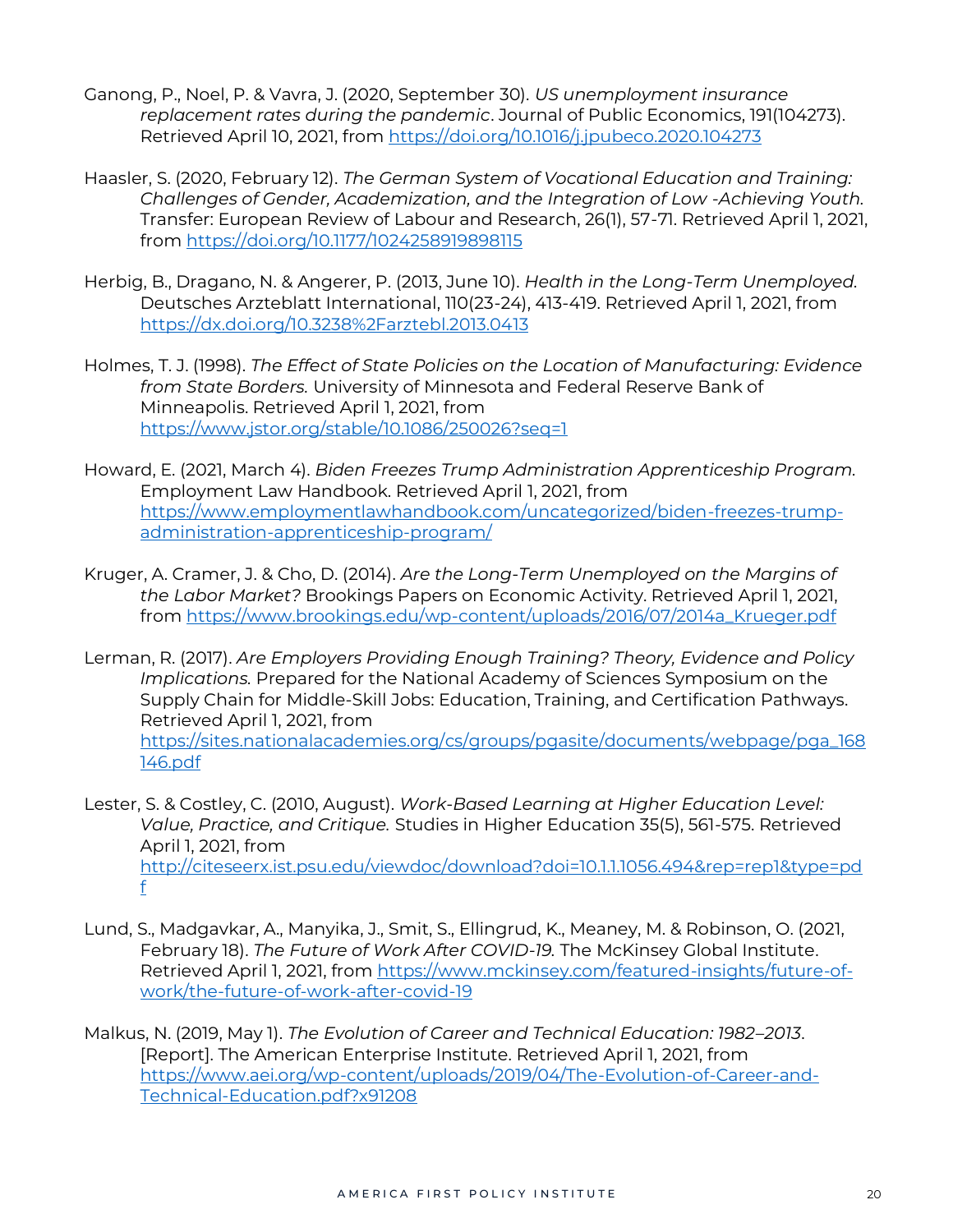- Mulligan, C. & Philipson, T. (2000, May). *Merit Motives and Government Intervention: Public Finance in Reverse.* [Working Paper 7698] National Bureau of Economic Research. Retrieved April 23, 2021, from [https://www.nber.org/system/files/working\\_papers/w7698/w7698.pdf.](https://www.nber.org/system/files/working_papers/w7698/w7698.pdf)
- Oakes, J. (1983, May) *Limiting Opportunity: Student Race and Curricular Differences in Secondary Vocational Education.* 1983. American Journal of Education, 91(3), 328-355. Retrieved April 1, 2021, from [https://www.jstor.org/stable/1085026](about:blank)
- O'Dell, K. (2021, March 26). *Taking the Pulse of America's Small Business Sector: March 26*. The Economic Innovation Group. Retrieved April 1, 2021, from [https://eig.org/news/taking-the-pulse-of-americas-small-business-sector-march-](about:blank)[26th](about:blank)
- OECD. (n.d.). *Table II.1. Statutory Corporate Income Tax Rate.* Retrieved April 1, 2021, from [https://stats.oecd.org/Index.aspx?DataSetCode=TABLE\\_II1](https://stats.oecd.org/Index.aspx?DataSetCode=TABLE_II1)
- Paul, K.I. & and Moser, K. (2006). *Incongruence as an Explanation for the Negative Mental Health Effects of Unemployment: Meta-Analytic Evidence.* Journal of Occupational and Organizational Psychology, 79, 595-621. Retrieved April 1, 2021, from [https://bpspsychub.onlinelibrary.wiley.com/doi/abs/10.1348/096317905X70823](about:blank)
- Penn Wharton. (2021, April 7). *President Biden's \$2.7 Trillion American Jobs Plan: Budgetary and Macroeconomic Effects.* University of Pennsylvania. Retrieved April 10, 2021, from [https://static1.squarespace.com/static/55693d60e4b06d83cf793431/t/606dd4abf6d59](https://static1.squarespace.com/static/55693d60e4b06d83cf793431/t/606dd4abf6d59e5cb9b8ed01/1617810603717/President+Biden%E2%80%99s+%242.7+Trillion+American+Jobs+Plan_Budgetary+and+Macroeconomic+Effects.pdf) [e5cb9b8ed01/1617810603717/President+Biden%E2%80%99s+%242.7+Trillion+America](https://static1.squarespace.com/static/55693d60e4b06d83cf793431/t/606dd4abf6d59e5cb9b8ed01/1617810603717/President+Biden%E2%80%99s+%242.7+Trillion+American+Jobs+Plan_Budgetary+and+Macroeconomic+Effects.pdf) [n+Jobs+Plan\\_Budgetary+and+Macroeconomic+Effects.pdf](https://static1.squarespace.com/static/55693d60e4b06d83cf793431/t/606dd4abf6d59e5cb9b8ed01/1617810603717/President+Biden%E2%80%99s+%242.7+Trillion+American+Jobs+Plan_Budgetary+and+Macroeconomic+Effects.pdf)
- Pharr, J., Moonie, S. & Bungum, T. (2012). *The Impact of Unemployment on Mental and Physical Health, Access to Health Care and Health Risk Behaviors*. ISRN Public Health, 2012, 1-7. Retrieved April 1, 2021, from [https://digitalscholarship.unlv.edu/cgi/viewcontent.cgi?article=1082&context=comm](about:blank) [unity\\_health\\_sciences\\_fac\\_articles](about:blank)
- Rodriguez, J., Fox, H. & McCambly, H. (2016, October). *Work-Based Learning as a Pathway to Postsecondary and Career Success.* Insights on Equity and Outcomes, Issue 18. Illinois Office of Community College Research and Leadership. Retrieved April 1, 2021, from [https://occrl.illinois.edu/docs/librariesProvider4/ptr/wbl-brief.pdf](about:blank)
- Roelfs, D. J., Shor, E., Davidson, K. W., & Schwartz, J. E. (2011). Losing life and livelihood: A systematic review and meta-analysis of unemployment and all-cause mortality. Social Science and Medicine, 72(6), 840–854. [https://doi.org/10.1016/j.socscimed.2011.01.005](about:blank)

Schochet. P., D'Amico, R., Berk, J., Dolfin, S. & Wozny, N. (2012, August)*. Estimated Impacts*  for Participants in the Trade Adjustment Assistance (TAA) Program Under the 2002 *Amendments*. Social Policy Research Associates & Mathematica. Retrieved April 1, 2021, from [https://wdr.doleta.gov/research/FullText\\_Documents/ETAOP\\_2013\\_10\\_Participant\\_Im](https://wdr.doleta.gov/research/FullText_Documents/ETAOP_2013_10_Participant_Impact_Report.pdf) [pact\\_Report.pdf](https://wdr.doleta.gov/research/FullText_Documents/ETAOP_2013_10_Participant_Impact_Report.pdf)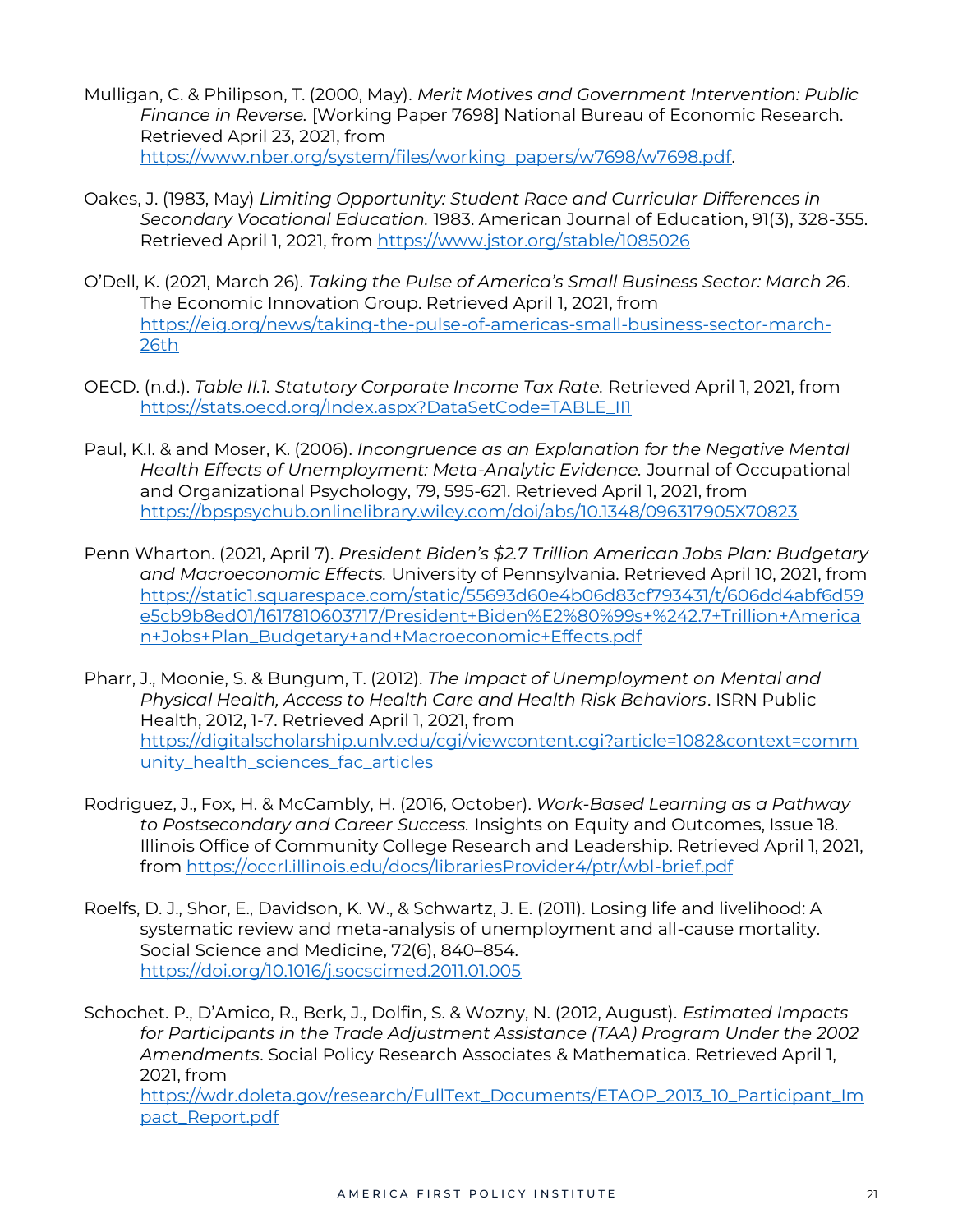- Strada Education Network & Gallup. (2018, June). *Why Higher Ed? Top Reasons U.S. Consumers Choose Their Educational Pathway.* Retrieved April 1, 2021, from <https://go.stradaeducation.org/why-higher-ed>
- Stauffer, A., Oliff, P., Foard, C., Thiess, R., Reese, M., Samms, B., Bryant, M., Pontari, L., Spence, E. & Einsiedler, J. (2019, October). *Two Decades of Change in Federal and State Higher Education Funding: Recent trends across levels of government*. [Chartbook]. Pew Charitable Trust. Retrieved April 1, 2021, from [https://www.pewtrusts.org/-](about:blank) [/media/assets/2019/10/fedstatefundinghigheredu\\_chartbook\\_v1.pdf](about:blank)
- The Council of Economic Advisers. (2021, January). *Economic Report of the President.* Retrieved April1, 2021, from [https://www.govinfo.gov/content/pkg/ERP-2021/pdf/ERP-](https://www.govinfo.gov/content/pkg/ERP-2021/pdf/ERP-2021.pdf)[2021.pdf](https://www.govinfo.gov/content/pkg/ERP-2021/pdf/ERP-2021.pdf)
- The Council of Economic Advisers. (2019, June). *The Economic Effects of Federal Deregulation Interim Report*. Retrieved April 1, 2021, from [https://www.banking.senate.gov/imo/media/doc/The-Economic-Effects-of-Federal-](about:blank)[Deregulation-Interim-Report.pdf](about:blank)
- The White House. (2015, June). *Occupational Licensing: A Framework for Policymakers*. The Council of Economic Advisers, U.S. Department of the Treasury Office of Economic Policy, and U.S. Department of Labor. Retrieved April 1, 2021, from [https://obamawhitehouse.archives.gov/sites/default/files/docs/licensing\\_report\\_final\\_](https://obamawhitehouse.archives.gov/sites/default/files/docs/licensing_report_final_nonembargo.pdf) [nonembargo.pdf](https://obamawhitehouse.archives.gov/sites/default/files/docs/licensing_report_final_nonembargo.pdf)
- The White House. (2021, January). *The Trump Administration Statements and Releases*. Retrieved April 23, 2021, from [https://trumpwhitehouse.archives.gov/trump](https://trumpwhitehouse.archives.gov/trump-administration-accomplishments/)[administration-accomplishments/](https://trumpwhitehouse.archives.gov/trump-administration-accomplishments/)
- The White House. (2021, February 17). *Fact Sheet: Biden Administration to Take Steps to Bolster Registered Apprenticeships*. [Press Release]. Retrieved April 1, 2021, from [https://www.whitehouse.gov/briefing-room/statements-releases/2021/02/17/fact](https://www.whitehouse.gov/briefing-room/statements-releases/2021/02/17/fact-sheet-biden-administration-to-take-steps-to-bolster-registered-apprenticeships/)[sheet-biden-administration-to-take-steps-to-bolster-registered-apprenticeships/](https://www.whitehouse.gov/briefing-room/statements-releases/2021/02/17/fact-sheet-biden-administration-to-take-steps-to-bolster-registered-apprenticeships/)
- The White House. (2021, March 31). *FACT SHEET: The American Jobs Plan.* [Press Release]. Retrieved April 1, 2021, from [https://www.whitehouse.gov/briefing-room/statements](https://www.whitehouse.gov/briefing-room/statements-releases/2021/03/31/fact-sheet-the-american-jobs-plan/)[releases/2021/03/31/fact-sheet-the-american-jobs-plan/](https://www.whitehouse.gov/briefing-room/statements-releases/2021/03/31/fact-sheet-the-american-jobs-plan/)
- U.S. Bureau of Labor Statistics. (2021). *All Employees, Total Nonfarm (Payems).* Federal Reserve Bank of St. Louis. Retrieved June 1, 2021, from <https://fred.stlouisfed.org/series/PAYEMS>
- U.S. Bureau of Labor Statistics. (2021). *Labor Force Participation Rate – 16-19 yrs.* Federal Reserve Bank of St. Louis. Retrieved June 1, 2021, from <https://fred.stlouisfed.org/series/LNS11300012>
- U.S. Bureau of Labor Statistics. (2021). *Average Hourly Earnings of All Employees, Total Private* [CES0500000003]. Federal Reserve Bank of St. Louis. Retrieved April 1, 2021, from [https://fred.stlouisfed.org/graph/?g=1Jf5](about:blank)